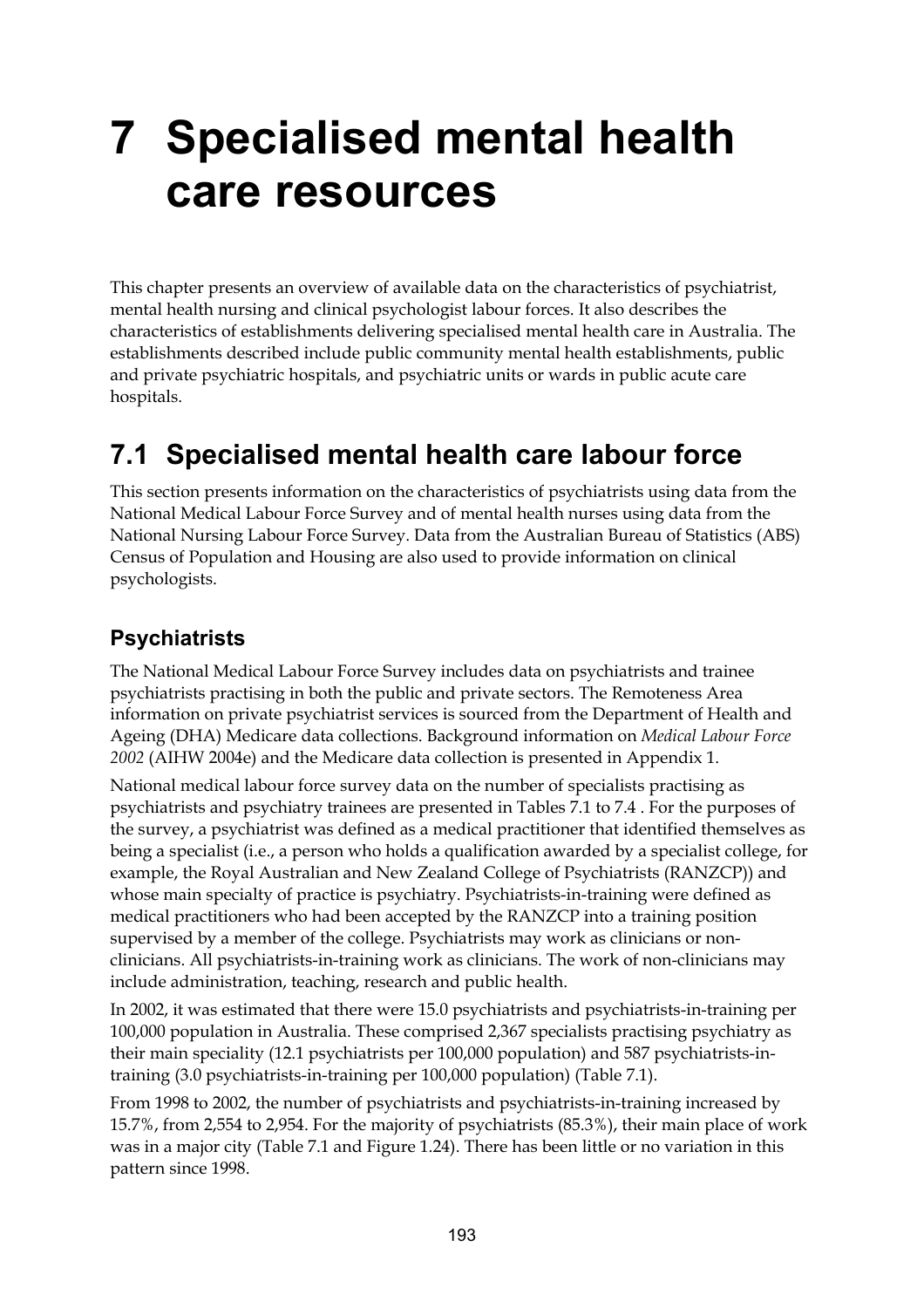Of the estimated 2,954 psychiatrists and psychiatrists-in-training in Australia in 2002, two-thirds were male (65.9%). The increase in female psychiatrists between 1998 to 2002 (34.5%) was greater than for males (11.9%) (Table 7.2). This trend is set to continue with a growth in the proportion of female psychiatrists-in-training (33.2%) compared to a decline in male psychiatrists-in-training (10.2%). Female psychiatrists-in-training (50.6%) now just outnumber males (49.4%).

In 2002, the majority of psychiatrists in Australia were clinicians (2,167 or 11.0 per 100,000 population) compared with a total of 200 non-clinicians (1.0 per 100,000 population). Most clinician and non-clinician psychiatrists were males (69.5% and 75.5%, respectively) (Table 7.2).

The main age group for psychiatrists in 2002 was 45–54 years (31.3% for clinicians and 37.0% for non-clinicians), and the majority of psychiatrists-in-training were aged under 35 years (58.3%) (Table 7.3). The proportion of psychiatrists who were clinicians was between 90.2% and 93.1% across all age groups. There were 166 female psychiatrists working as clinicians in the 55-64 age group (27.8% of all clinicians in this age group), and this dropped to 37 female psychiatrists for those aged 65 and over (13.3%).

The state with the highest number of psychiatrists per 100,000 population was Victoria (15.7). The Northern Territory had the lowest, with 5.9 per 100,000 population (Table 7.4).

Based on Medicare Benefits Schedule fee income, the estimated number of full-timeequivalent private psychiatrists for 2003–04 was 1,024.3 (Table 7.5). The majority of these full-time-equivalent private psychiatrists were located in major cities (939.6 or 91.7%). South Australia (7.1) and Victoria (7.0) were the jurisdictions with the highest number of full-timeequivalent private psychiatrists per 100,000 population.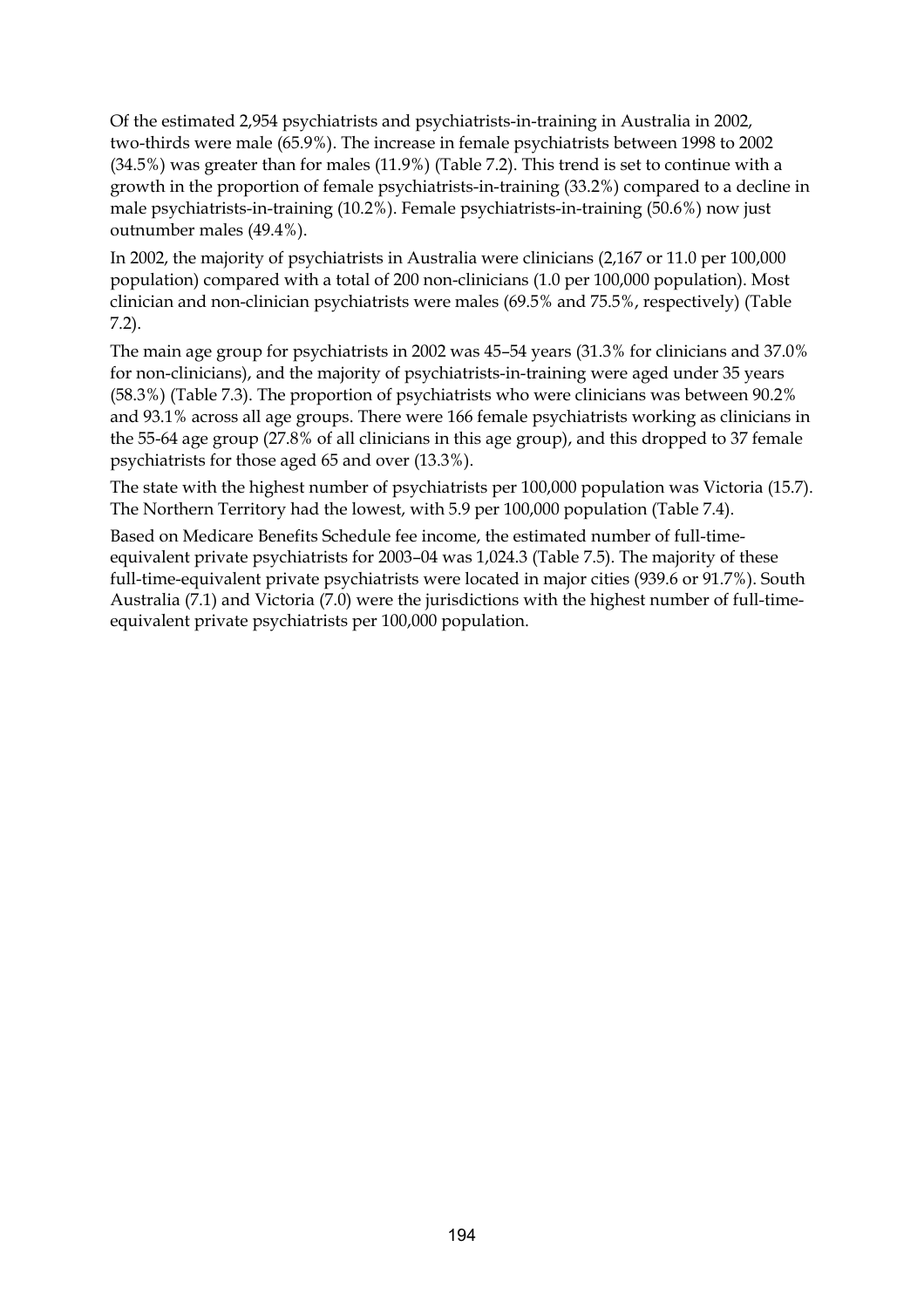|                                       | 1998  | 1999                                                             | 2000                                        | 2001  | 2002         |
|---------------------------------------|-------|------------------------------------------------------------------|---------------------------------------------|-------|--------------|
|                                       |       | Psychiatrists (clinicians and non-clinicians) <sup>(a)(b)</sup>  |                                             |       |              |
| Major cities                          | 1,724 | 1,855                                                            | 1,888                                       | 1,806 | 2,019        |
| Inner regional                        | 173   | 187                                                              | 155                                         | 180   | 221          |
| Outer regional                        | 59    | 54                                                               | 58                                          | 49    | 49           |
| Remote and very remote                | 8     | 10                                                               | 6                                           | 4     | 8            |
| Total all regions <sup>(c)</sup>      | 2,008 | 2,140                                                            | 2,176                                       | 2,101 | 2,367        |
| Per 100,000 population <sup>(d)</sup> | 10.7  | 11.3                                                             | 11.4                                        | 10.8  | 12.1         |
|                                       |       |                                                                  | Psychiatrists-in-training <sup>(a)(e)</sup> |       |              |
| Major cities                          | 501   | 521                                                              | 502                                         | 562   | 509          |
| Inner regional                        | 18    | 23                                                               | 39                                          | 35    | 34           |
| Outer regional                        | 8     | 16                                                               | 17                                          | 10    | 17           |
| Remote and very remote                | 3     | 4                                                                | 3                                           | 6     | $\mathbf{1}$ |
| Total all regions <sup>(c)</sup>      | 546   | 581                                                              | 587                                         | 643   | 587          |
| Per 100,000 population <sup>(d)</sup> | 2.9   | 3.1                                                              | 3.1                                         | 3.3   | 3.0          |
|                                       |       | Total psychiatrists and psychiatrists-in-training <sup>(a)</sup> |                                             |       |              |
| Major cities                          | 2,226 | 2,376                                                            | 2,390                                       | 2,368 | 2,527        |
| Inner regional                        | 190   | 210                                                              | 194                                         | 215   | 256          |
| Outer regional                        | 67    | 69                                                               | 75                                          | 59    | 65           |
| Remote and very remote                | 11    | 15                                                               | 10                                          | 10    | 9            |
| Total all regions <sup>(c)</sup>      | 2,554 | 2,722                                                            | 2,763                                       | 2,744 | 2,954        |
| Per 100,000 population <sup>(d)</sup> | 13.7  | 14.4                                                             | 14.4                                        | 14.1  | 15.0         |

**Table 7.1: Psychiatrists and psychiatrists-in-training, by Remoteness Area of main place of work, Australia, 1998 to 2002** 

(a) These medical practitioner numbers were estimated using Medical Labour Force Survey data, which have been weighted to match the available registration data by assuming that the characteristics of non-respondents and respondents were the same. Disaggregation of psychiatrists by clinician and non-clinician is not available for Remoteness Area.

(b) Psychiatrists presented here are those that identified themselves as being a specialist (i.e, a person who holds a qualification awarded by a specialist college, for example, the Royal Australian and New Zealand College of Psychiatrists (RANZCP)) and whose main speciality of practice is psychiatry. Excludes medical practitioners practising psychiatry as a second or third speciality.

(c) Includes practitioners for whom Remoteness Area was not stated.

(d) The rate per 100,000 population is a crude rate based on the estimated resident population at 30 June 1998, 1999, 2000, 2001 and 2002.

(e) A medical practitioner who has been accepted by the RANZCP into a training position supervised by a member of the college.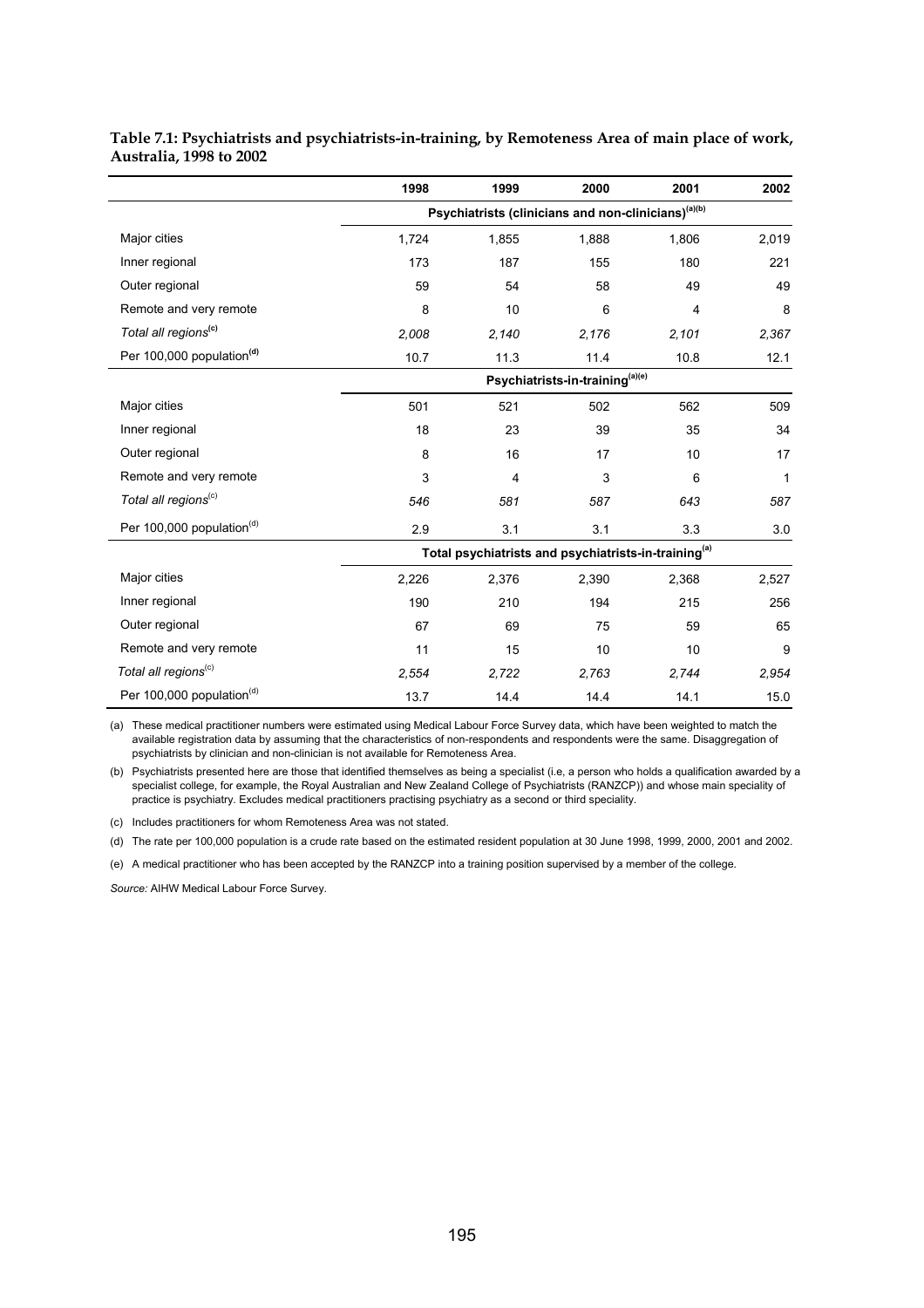|                                       | 1998  | 1999  | 2000                                                             | 2001  | 2002  |
|---------------------------------------|-------|-------|------------------------------------------------------------------|-------|-------|
|                                       |       |       | Psychiatrists <sup>(a)(b)</sup>                                  |       |       |
| <b>Clinicians</b>                     |       |       |                                                                  |       |       |
| Male                                  | 1,369 | 1,396 | 1,450                                                            | 1,378 | 1,505 |
| Female                                | 485   | 595   | 552                                                              | 563   | 661   |
| Total <sup>(c)</sup>                  | 1,854 | 1,991 | 2,002                                                            | 1,941 | 2,167 |
| Per 100,000 population <sup>(d)</sup> | 9.9   | 10.5  | 10.5                                                             | 10.0  | 11.0  |
| <b>Non-clinicians</b>                 |       |       |                                                                  |       |       |
| Male                                  | 111   | 106   | 118                                                              | 108   | 151   |
| Female                                | 43    | 43    | 56                                                               | 52    | 49    |
| Total <sup>(c)</sup>                  | 154   | 150   | 174                                                              | 160   | 200   |
| Per 100,000 population <sup>(d)</sup> | 0.8   | 0.8   | 0.9                                                              | 0.8   | 1.0   |
|                                       |       |       | Psychiatrists-in-training(a)(e)                                  |       |       |
| Male                                  | 323   | 326   | 330                                                              | 317   | 290   |
| Female                                | 223   | 256   | 257                                                              | 326   | 297   |
| Total <sup>(c)</sup>                  | 546   | 581   | 587                                                              | 643   | 587   |
| Per 100,000 population <sup>(d)</sup> | 2.9   | 3.1   | 3.1                                                              | 3.3   | 3.0   |
|                                       |       |       | Total psychiatrists and psychiatrists-in-training <sup>(a)</sup> |       |       |
| Male                                  | 1,804 | 1,828 | 1,898                                                            | 1,804 | 1,946 |
| Female                                | 751   | 894   | 865                                                              | 940   | 1,008 |
| Total <sup>(c)</sup>                  | 2,554 | 2,722 | 2,763                                                            | 2,744 | 2,954 |
| Per 100,000 population <sup>(d)</sup> | 13.7  | 14.4  | 14.4                                                             | 14.1  | 15.0  |

### **Table 7.2: Psychiatrists and psychiatrists-in-training by sex, Australia, 1998 to 2002**

(a) These medical practitioner numbers were estimated using Medical Labour Force Survey data, which have been weighted to match the available registration data by assuming that the characteristics of non-respondents and respondents were the same.

(b) Psychiatrists presented here are those that identified themselves as being a specialist (i.e, a person who holds a qualification awarded by a specialist college, for example, the Royal Australian and New Zealand College of Psychiatrists (RANZCP)) and whose main speciality of practice is psychiatry. Excludes medical practitioners practising psychiatry as a second or third speciality.

(c) Figures may not sum to totals due to rounding.

(d) The rate per 100,000 population is a crude rate based on the estimated resident population at 30 June 1998, 1999, 2000, 2001 and 2002.

(e) A medical practitioner who has been accepted by the RANZCP into a training position supervised by a member of the college.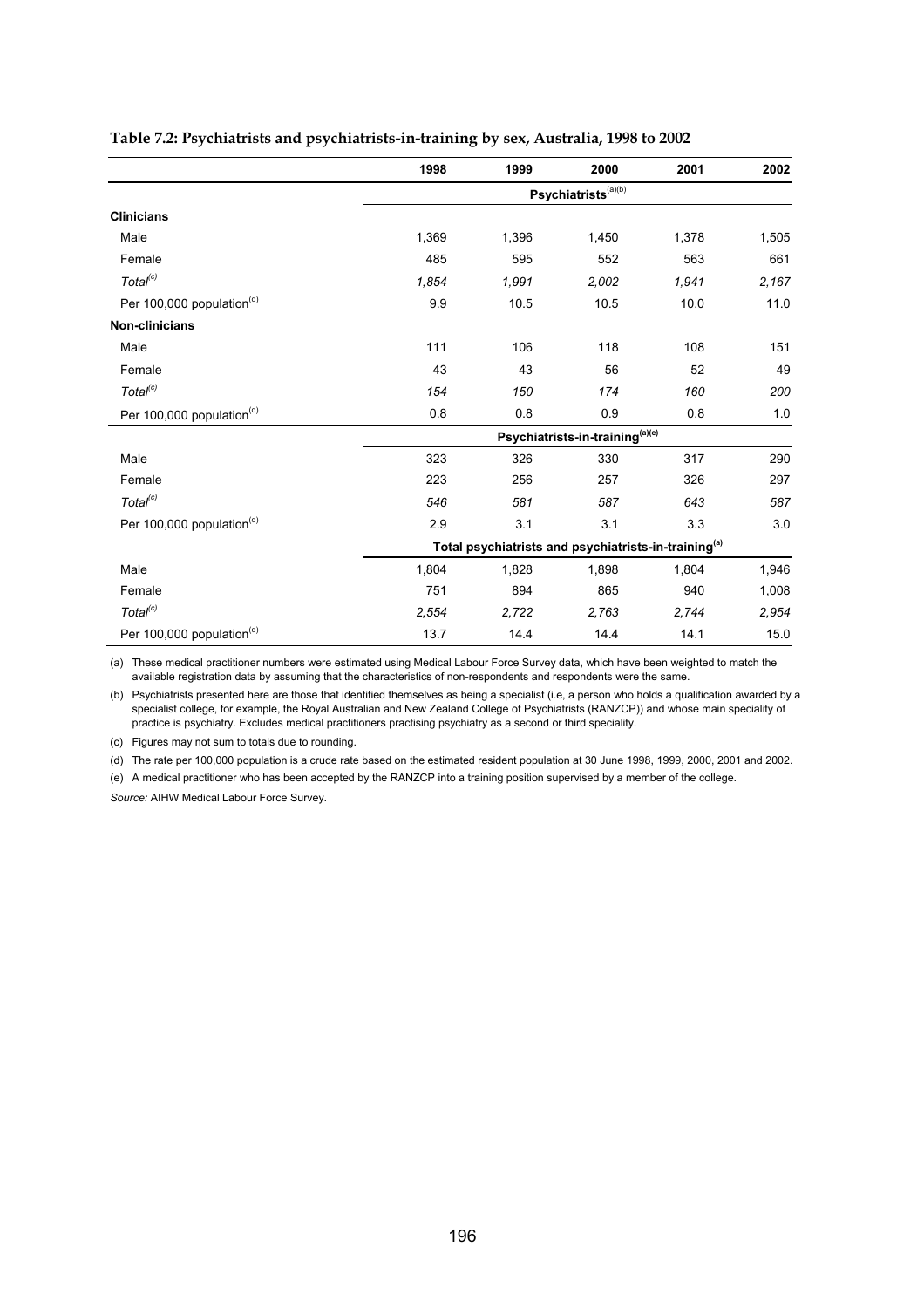|                      | $35$ | $35 - 44$                       | $45 - 54$                             | $55 - 64$                                                        | $65+$       | <b>Total</b> |  |  |  |  |  |
|----------------------|------|---------------------------------|---------------------------------------|------------------------------------------------------------------|-------------|--------------|--|--|--|--|--|
|                      |      | Psychiatrists <sup>(a)(b)</sup> |                                       |                                                                  |             |              |  |  |  |  |  |
| <b>Clinicians</b>    |      |                                 |                                       |                                                                  |             |              |  |  |  |  |  |
| Male                 | 41   | 347                             | 443                                   | 432                                                              | 242         | 1,505        |  |  |  |  |  |
| Female               | 31   | 192                             | 235                                   | 166                                                              | 37          | 661          |  |  |  |  |  |
| Total <sup>(c)</sup> | 72   | 539                             | 678                                   | 598                                                              | 279         | 2,167        |  |  |  |  |  |
| Non-clinicians       |      |                                 |                                       |                                                                  |             |              |  |  |  |  |  |
| Male                 | 3    | 35                              | 55                                    | 38                                                               | 20          | 151          |  |  |  |  |  |
| Female               | 3    | 18                              | 20                                    | 5                                                                | 3           | 49           |  |  |  |  |  |
| Total <sup>(c)</sup> | 6    | 53                              | 74                                    | 44                                                               | 23          | 200          |  |  |  |  |  |
|                      |      |                                 | Psychiatrists-in-training $^{(a)(d)}$ |                                                                  |             |              |  |  |  |  |  |
| <b>Male</b>          | 183  | 68                              | 39                                    | 0                                                                | $\mathbf 0$ | 290          |  |  |  |  |  |
| <b>Female</b>        | 163  | 81                              | 53                                    | 0                                                                | $\Omega$    | 297          |  |  |  |  |  |
| Total <sup>(c)</sup> | 346  | 148                             | 93                                    | 0                                                                | 0           | 587          |  |  |  |  |  |
|                      |      |                                 |                                       | Total psychiatrists and psychiatrists-in-training <sup>(a)</sup> |             |              |  |  |  |  |  |
| <b>Male</b>          | 227  | 450                             | 537                                   | 471                                                              | 262         | 1,946        |  |  |  |  |  |
| <b>Female</b>        | 197  | 291                             | 308                                   | 171                                                              | 40          | 1,008        |  |  |  |  |  |
| Total <sup>(c)</sup> | 425  | 741                             | 845                                   | 642                                                              | 302         | 2,954        |  |  |  |  |  |

### **Table 7.3: Psychiatrists and psychiatrists-in-training by age and sex, Australia, 2002**

(a) These medical practitioner numbers were estimated using Medical Labour Force Survey data, which have been weighted to match the available registration data by assuming that the characteristics of non-respondents and respondents were the same.

(b) Psychiatrists presented here are those that identified themselves as being a specialist (i.e, a person who holds a qualification awarded by a specialist college, for example, the Royal Australian and New Zealand College of Psychiatrists (RANZCP)) and whose main specialty of practice is psychiatry. Excludes medical practitioners practising psychiatry as a second or third speciality.

(c) Figures may not add to totals due to rounding.

(d) A medical practitioner who has been accepted by the RANZCP into a training position supervised by a member of the college.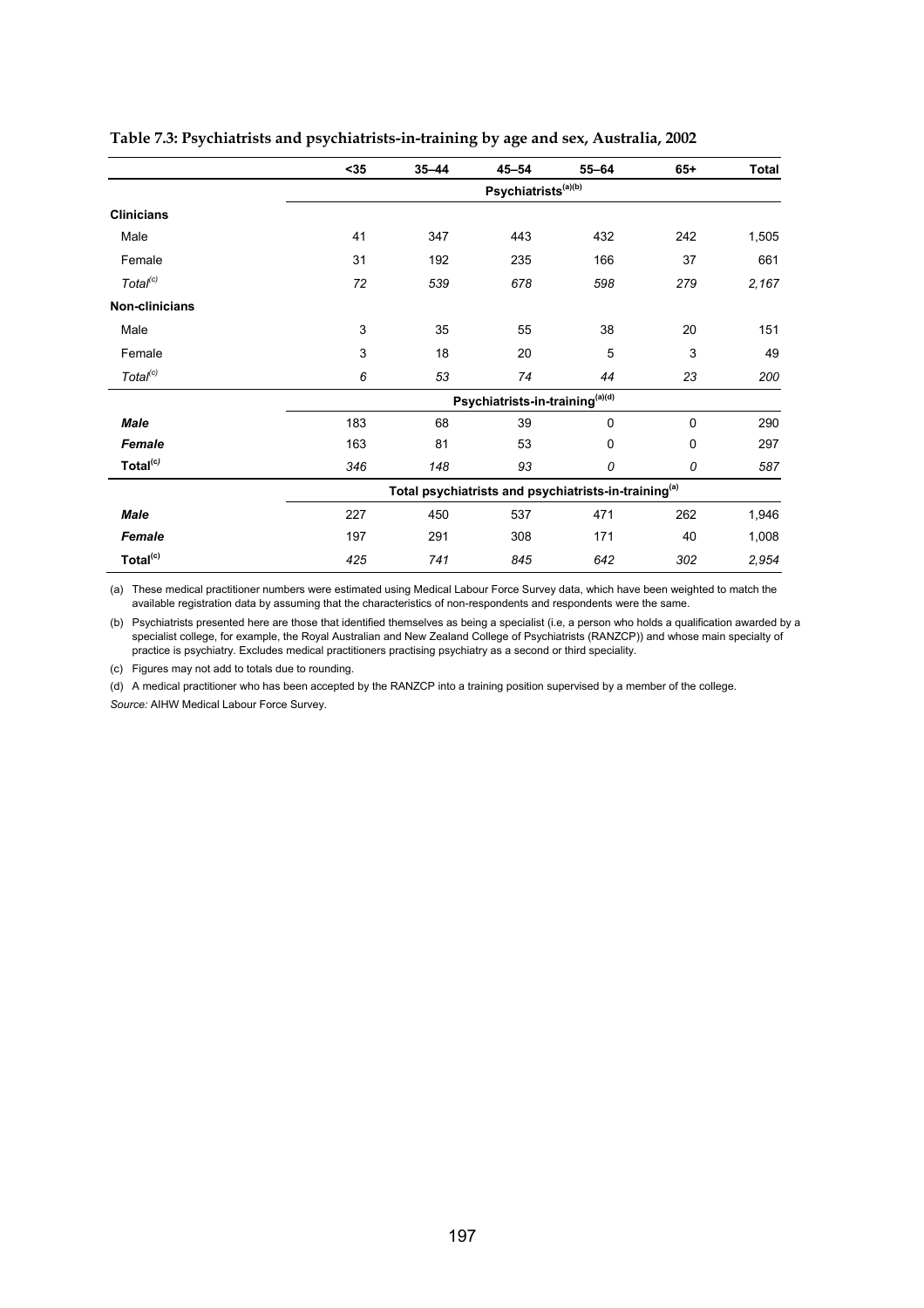|                                       | <b>NSW</b> | Vic                                                              | Qld            | <b>WA</b> | <b>SA</b>                       | <b>Tas</b> | <b>ACT</b> | <b>NT</b>      | <b>Total</b> |  |  |
|---------------------------------------|------------|------------------------------------------------------------------|----------------|-----------|---------------------------------|------------|------------|----------------|--------------|--|--|
|                                       |            | $\mathsf{Psychiatrists}^{\scriptscriptstyle \sf (a)(b)}$         |                |           |                                 |            |            |                |              |  |  |
| <b>Clinicians</b>                     |            |                                                                  |                |           |                                 |            |            |                |              |  |  |
| Male                                  | 498        | 495                                                              | 215            | 103       | 119                             | 38         | 27         | 10             | 1,505        |  |  |
| Female                                | 192        | 203                                                              | 105            | 53        | 75                              | 13         | 18         | $\overline{2}$ | 661          |  |  |
| Total <sup>(c)</sup>                  | 691        | 698                                                              | 321            | 157       | 194                             | 51         | 44         | 12             | 2,167        |  |  |
| Per 100,000 population <sup>(d)</sup> | 10.4       | 14.4                                                             | 8.6            | 8.1       | 12.8                            | 10.7       | 13.8       | 5.9            | 11.0         |  |  |
| Non-clinicians                        |            |                                                                  |                |           |                                 |            |            |                |              |  |  |
| Male                                  | 60         | 48                                                               | 16             | 10        | 10                              | 6          | 1          | 0              | 151          |  |  |
| Female                                | 18         | 15                                                               | $\overline{4}$ | 3         | 6                               | 0          | 3          | 0              | 49           |  |  |
| Total <sup>(c)</sup>                  | 78         | 62                                                               | 20             | 13        | 17                              | 6          | 4          | 0              | 200          |  |  |
| Per 100,000 population <sup>(d)</sup> | 1.2        | 1.3                                                              | 0.5            | 0.7       | 1.1                             | 1.2        | 1.4        | 0.0            | 1.0          |  |  |
|                                       |            |                                                                  |                |           | Psychiatrists-in-training(a)(e) |            |            |                |              |  |  |
| Male                                  | 96         | 116                                                              | 21             | 20        | 30                              | $\pmb{0}$  | 4          | $\overline{c}$ | 290          |  |  |
| Female                                | 114        | 76                                                               | 27             | 30        | 35                              | 6          | 0          | 10             | 297          |  |  |
| Total <sup>(c)</sup>                  | 210        | 191                                                              | 48             | 50        | 66                              | 6          | 4          | 12             | 587          |  |  |
| Per 100,000 population <sup>(d)</sup> | 3.2        | 3.9                                                              | 1.3            | 2.6       | 4.3                             | 1.2        | 1.4        | 6.2            | 3.0          |  |  |
|                                       |            | Total psychiatrists and psychiatrists-in-training <sup>(a)</sup> |                |           |                                 |            |            |                |              |  |  |
| Male                                  | 654        | 659                                                              | 253            | 133       | 160                             | 44         | 32         | 12             | 1,946        |  |  |
| Female                                | 324        | 293                                                              | 136            | 87        | 116                             | 18         | 21         | 13             | 1,008        |  |  |
| Total <sup>(c)</sup>                  | 978        | 952                                                              | 388            | 220       | 276                             | 62         | 53         | 24             | 2,954        |  |  |
| Per 100,000 population <sup>(d)</sup> | 14.7       | 19.6                                                             | 10.5           | 11.4      | 18.2                            | 13.1       | 16.5       | 12.2           | 15.0         |  |  |

#### **Table 7.4: Psychiatrists and psychiatrists-in-training by sex, states and territories, 2002**

(a) These medical practitioner numbers were estimated using Medical Labour Force Survey data, which have been weighted to match the available registration data by assuming that the characteristics of non-respondents and respondents were the same.

(b) Psychiatrists presented here are those that identified themselves as being a specialist (i.e, a person who holds a qualification awarded by a specialist college, for example, the Royal Australian and New Zealand College of Psychiatrists (RANZCP)) and whose main specialty of practice is psychiatry. Excludes medical practitioners practising psychiatry as a second or third speciality.

(c) Figures may not add to totals due to rounding.

(d) The rate per 100,000 population is a crude rate based on the estimated resident population at 30 June 2002.

(e) A medical practitioner who has been accepted by the RANZCP into a training position supervised by a member of the college.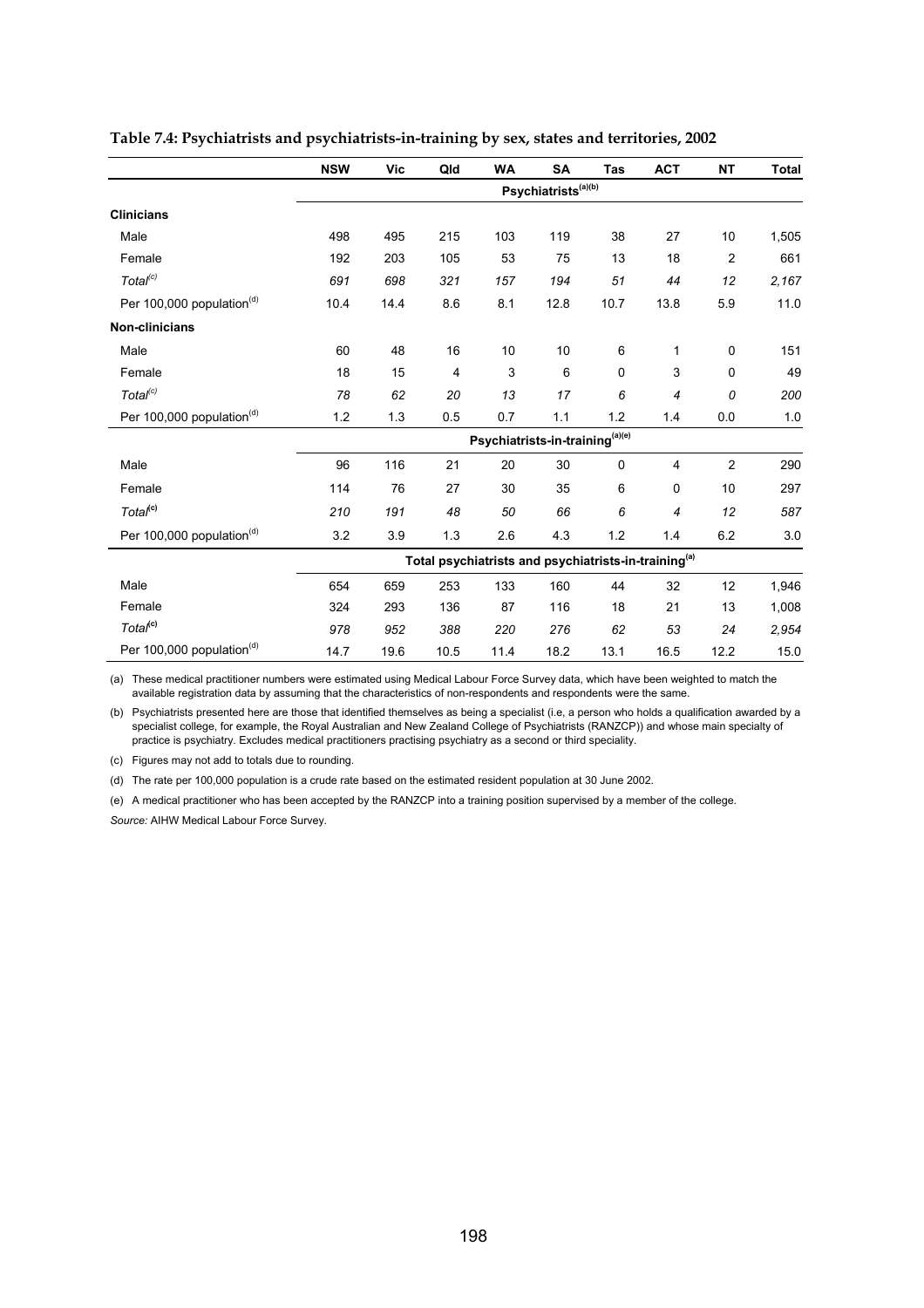| <b>Full-time-equivalent</b><br>psychiatrists | <b>NSW</b> | Vic   | Qld   | SA    | Tas  | <b>ACT</b> | <b>WA and</b><br><b>NT</b> | Total   |
|----------------------------------------------|------------|-------|-------|-------|------|------------|----------------------------|---------|
| <b>Number</b>                                |            |       |       |       |      |            |                            |         |
| Major cities                                 | 297.3      | 332.1 | 137.9 | 105.4 | 0.0  | 11.3       | 55.6                       | 939.6   |
| Inner regional                               | 21.7       | 11.9  | 17.2  | 1.3   | 21.0 | 0.0        | 1.7                        | 74.8    |
| Outer regional                               | 1.3        | 1.2   | 5.2   | n.a.  | n.a. | n.a.       | 1.7                        | 9.4     |
| Remote                                       | 0.0        | 0.0   | 0.0   | n.a.  | n.a. | n.a.       | 0.4                        | 0.4     |
| Very remote                                  | 0.0        | 0.0   | 0.1   | n.a.  | n.a. | n.a.       | 0.0                        | 0.1     |
| Total all regions                            | 320.3      | 345.2 | 160.3 | 108.0 | 21.3 | 11.3       | 59.4                       | 1,024.3 |
| Per 100,000 population <sup>(a)</sup>        |            |       |       |       |      |            |                            |         |
| Major cities                                 | 6.2        | 9.2   | 6.9   | 9.6   | 0.0  | 3.5        | 4.0                        | 7.1     |
| Inner regional                               | 1.6        | 1.1   | 1.7   | 0.7   | 6.9  | 0.0        | 0.7                        | 1.8     |
| Outer regional                               | 0.3        | 0.5   | 0.8   | n.a.  | n.a. | n.a.       | 0.6                        | 0.1     |
| Remote                                       | 0.0        | 0.0   | 0.0   | n.a.  | n.a. | n.a.       | 0.3                        | 0.0     |
| Very remote                                  | 0.0        | 0.0   | 0.2   | n.a.  | n.a. | n.a.       | 0.0                        | 0.0     |
| Total all regions                            | 4.8        | 7.0   | 4.2   | 7.1   | 4.5  | 3.5        | 2.8                        | 5.9     |

**Table 7.5: Medicare-funded full-time-equivalent private psychiatrists, by Remoteness Area of psychiatrists' services, states and territories, 2003–04** 

(a) The rate per 100,000 population is a crude rate based on the estimated resident population at 30 June 2003.

n.a. Not available due to confidentiality protocols.

*Source:* Medicare data from DHA.

### **Mental health nurses**

This information is based on the AIHW national nursing labour force collection from 1997 to 2003. The national nursing labour force collection is a biennial collection and the latest available data is from 2001. Additional information on this collection is presented in Appendix 1.

Mental health nurses are defined as nurses who indicate that their main area of nursing is in the psychiatric or mental health field. The latest data available on mental health nurses are for 2001 and these data were presented in *Mental Health Services in Australia, 2001–02* (AIHW 2004a).

In 2001, there were 12,077 mental health nurses, representing a per capita rate of 62.2 per 100,000 population. The main place of work for the majority of mental health nurses was in a major city, followed by inner regional areas. For further information see *Mental Health Services in Australia, 2001–02* (AIHW 2004a).

Information on the number of mental health nurses by age and sex is presented in Table 7.6. In 2001, just over two-thirds of mental health nurses were female. The majority of mental health nurses were in the 45–54 and 34–44 age groups (35.9% and 32.9%, respectively).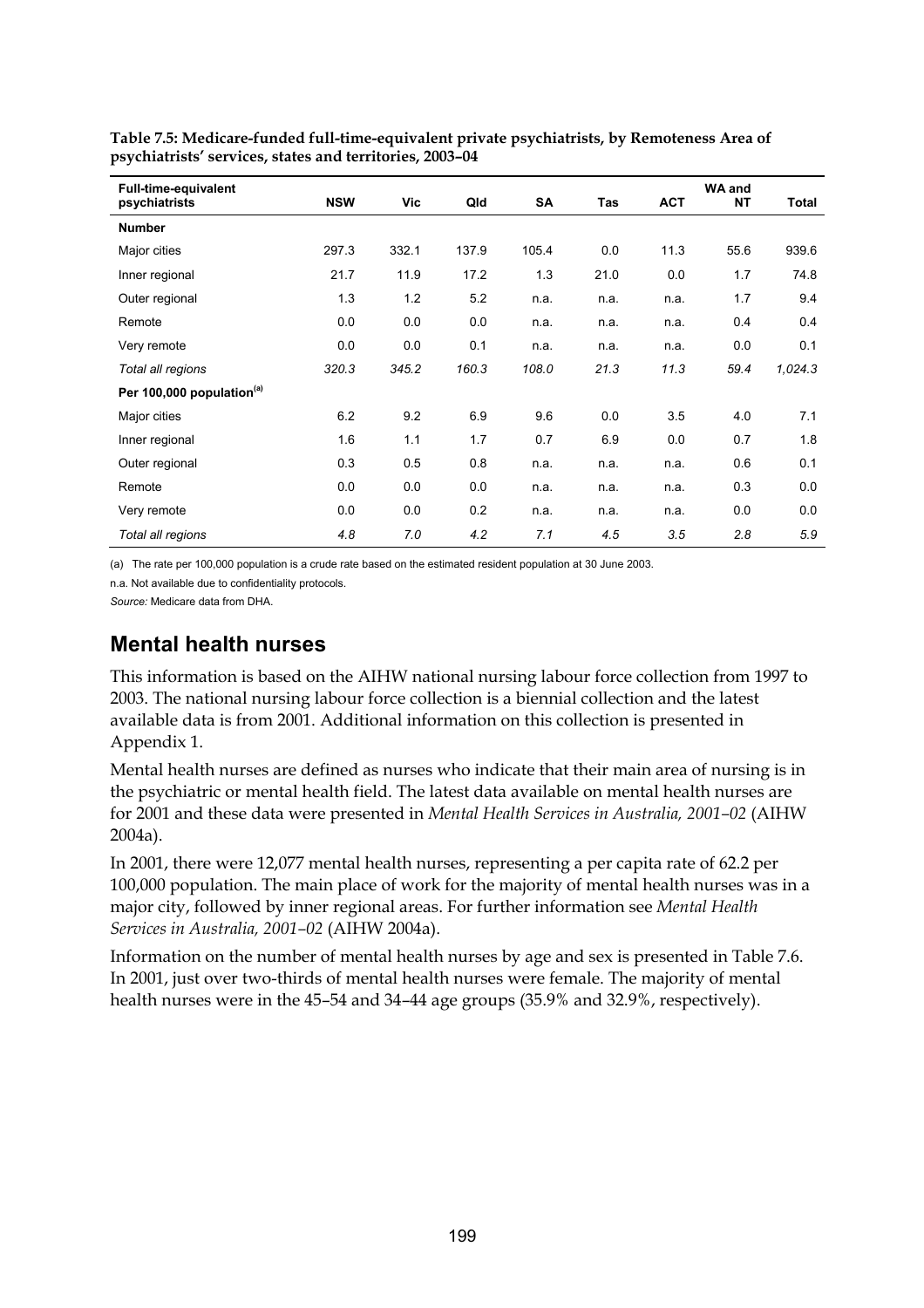| $15 - 24$ | $25 - 34$ | $35 - 44$ | $45 - 54$ | $55 - 64$ | $65+$ | Total  |
|-----------|-----------|-----------|-----------|-----------|-------|--------|
|           |           |           |           |           |       |        |
| 52        | 576       | 1.251     | 1.543     | 453       | 43    | 3,918  |
| 218       | 1.452     | 2,727     | 2,802     | 883       | 95    | 8,177  |
| 270       | 2,028     | 3,978     | 4,345     | 1,336     | 137   | 12,094 |
|           |           |           |           |           |       |        |

**Table 7.6: Mental health nurses(a)(b) by age and sex, Australia, 2001** 

(a) Mental health nurse numbers were estimated using Nursing Labour Force Survey data weighted to match the available registration data by assuming that the characteristics of non-respondents and respondents were the same.

(b) Includes registered and enrolled nurses.

*Source:* AIHW 2003b.

### **Clinical psychologists**

A clinical psychologist is defined in the *Health and Community Services Labour Force, 2001* (AIHW 2003c) report as someone who consults with individuals and groups, assesses psychological disorders and administers programs of treatment. This information is based on health and community services workers' data from the Australian Bureau of Statistics (ABS) 2001 Census of Population and Housing analysed in the AIHW *Health and Community Services Labour Force, 2001* report (AIHW 2003c).

Information on the number of clinical psychologists by age and sex and by state and territory is presented in Tables 7.7 and 7.8. In 2001, there were 7,572 clinical psychologists compared with 5,252 clinical psychologists in 1996— an increase of 44.2% (AIHW 2003c). The majority of persons employed as clinical psychologists in Australia were females (71.7%) (Table 7.7)*.* The highest proportion of clinical psychologists were aged between 45 and 54 years (30.7%) followed by the 25–34 age group (26.5%). Most male clinical psychologists were between 45 and 54 years (36.5%), and most females were between 25 and 34 years (30.6%).

In 2001, there were 40 persons employed as clinical psychologists in Australia per 100,000 population (Table 7.8). The highest numbers of clinical psychologists per 100,000 population were in the Australian Capital Territory (58), followed by Victoria (47) and Western Australia (43).

| $15 - 24$ | $25 - 34$ | $35 - 44$ | $45 - 54$ | 55-64 | $65+$ | Total |
|-----------|-----------|-----------|-----------|-------|-------|-------|
|           |           |           |           |       |       |       |
| 21        | 345       | 559       | 782       | 346   | 92    | 2,145 |
| 205       | 1,658     | 1,313     | 1,543     | 603   | 105   | 5,427 |
| 226       | 2,003     | 1,872     | 2,325     | 949   | 197   | 7,572 |
|           |           |           |           |       |       |       |

### **Table 7.7: Persons employed as clinical psychologists by age and sex, Australia, 2001**

*Source:* AIHW 2003c.

### **Table 7.8: Persons employed as clinical psychologists per 100,000 population, states and territories, 2001**

|                                       | <b>NSW</b> | Vic   | Qld   | <b>WA</b> | SA  | Tas | <b>ACT</b> | NΤ | Total |
|---------------------------------------|------------|-------|-------|-----------|-----|-----|------------|----|-------|
| Number                                | 2.638      | 2,222 | 1.100 | 794       | 456 | 126 | 183        | 53 | 572.  |
| Per 100,000 population <sup>(a)</sup> | 41         | 47    | 31    | 43        | 31  | 27  | 58         | 30 | 40    |

(a) The rate per 100,000 population is a crude rate based on the estimated resident population at 30 June 2001.

*Source:* AIHW 2003c.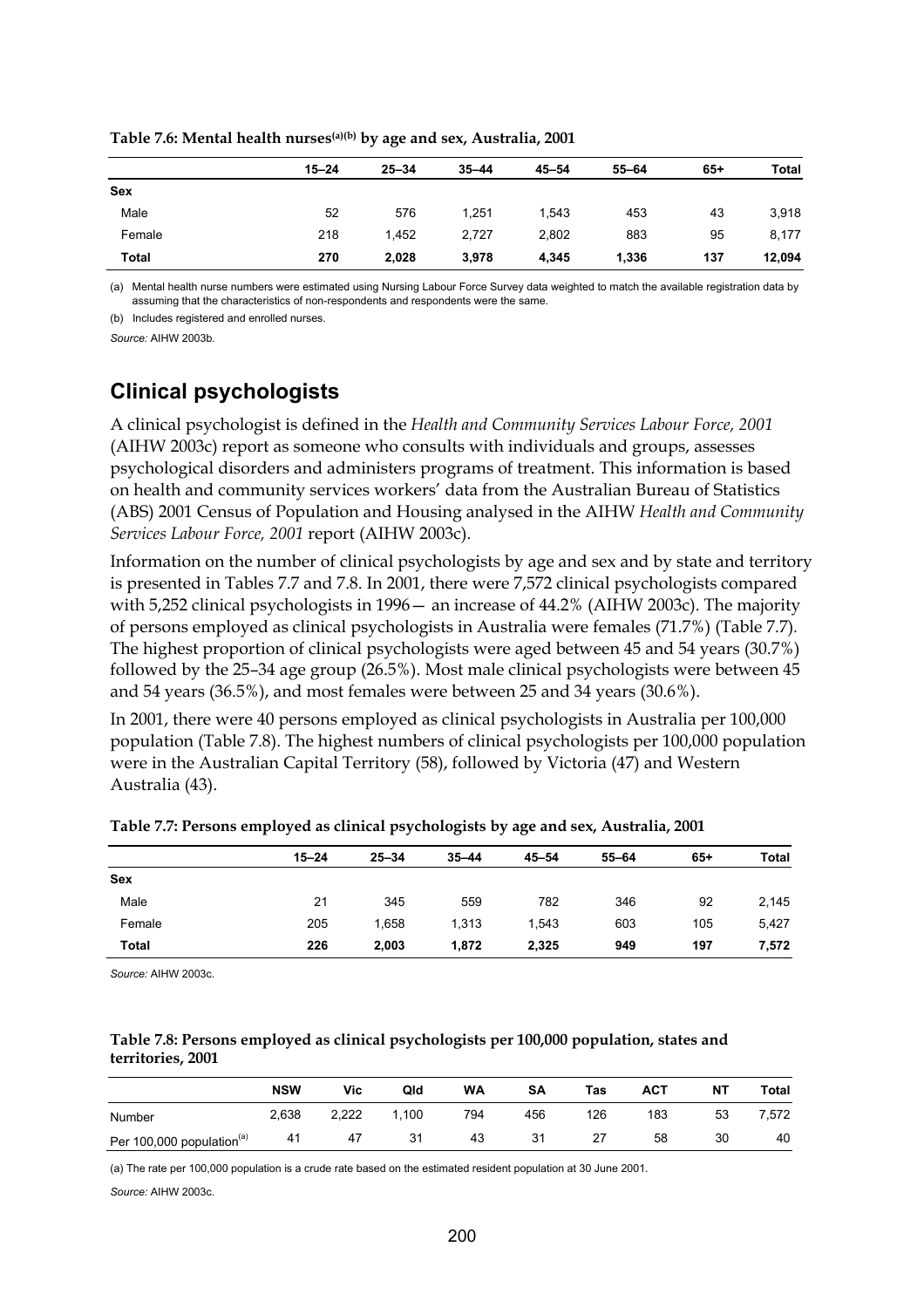# **7.2 Public community mental health establishments**

This section describes community mental health establishments in terms of the number of establishments, availability of beds, staff employed and expenditure. The data in this section relate only to public community mental health care establishments which are staffed 24 hours a day, as data on non-government community mental health establishments and public establishments staffed less than 24 hours are not available.

The Community Mental Health Establishments Database (NCMHED) collates available bed, separation, staff and expenditure data for each public community mental health care establishment in Australia, from routine administrative collections. Further information on the NCMHED can be found in Appendix 1. The National Survey of Mental Health Services also collects data on these services, presented in the *National Mental Health Report* series (DHA 2004). The similarities and differences between the data collated by the survey and NCMHED are discussed in Appendix 4.

Table 7.9 presents a summary of establishments, number of available beds, staffing and expenditure from NCMHED since 1998–99. Information from the NCMHED on the number of establishments by state and territory in 2002–03 is presented in Table 7.10. A list of the establishments that report to NCMHED can be found in the Internet-only tables at <www.aihw.gov.au>.

Note that the definitions of the establishments varied between jurisdictions. In some jurisdictions, such as Tasmania and Queensland, the establishments were equivalent to individual service units, which can include hospital-based mental health outpatient and outreach services. In other jurisdictions, such as Western Australia, entire health regions or areas were defined as establishments. For these reasons, the number of establishments reported does not necessarily reflect the number of physical buildings or service outlets from which community mental health care was provided.

Between 1998–99 and 2002–03 the number of full-time equivalent staff increased 20.1% from 8,679 to 10,420. Salaries and wages expenditure over the same period increased 66.1% from \$390.4 million to \$648.4 million (in constant prices) and non-salary expenditure increased 66.2% from \$154.3 to \$256.4.

There were 1,241 available beds reported to the NCMHED for 2002–03 representing 6.3 beds per 100,000 population (Table 7.10). Tasmania had the highest number of available beds per 100,000 (29.5) followed by Victoria (18.2).

Data on the number of full-time equivalent (FTE) staff employed in community mental health establishments by state and territory are presented in Table 7.11. The FTE staff data presented are the average available staff for the year. Note that data collection by staff category is not consistent across all states and territories, with some jurisdictions providing best estimates. A total of 10,420 FTE staff were employed in community mental health establishments for 2002–03.

FTE staffing data by staff category were able to be supplied to the NCMHED by New South Wales, Queensland, South Australia, Tasmania, the Australian Capital Territory and the Northern Territory. For these jurisdictions, the majority of the FTE staff were *Nurses* (35.1% or 2,136 FTE staff) and *Diagnostic and allied health professionals* (32.7% or 1,995 FTE staff). The community mental health care workforce also included *Administrative and clerical staff* (18.2% or 1,111 FTE staff), *Salaried medical officers* (7.4% or 449 FTE staff), *Domestic and other staff* (5.1% or 308 FTE staff) and *Other personal care staff* (1.5% or 92 FTE staff).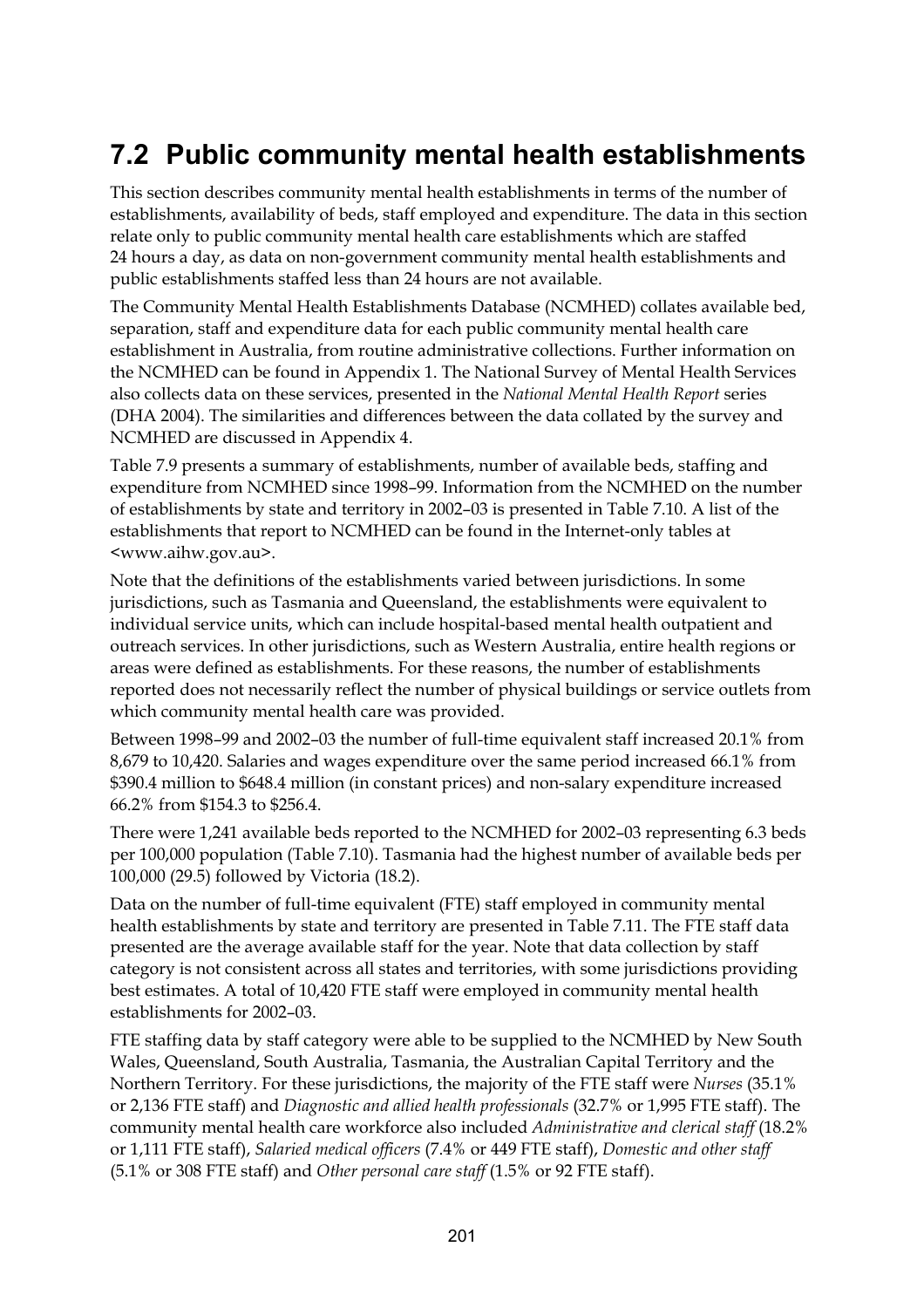The salary category made up 71.6% (\$624.6 million) of total expenditure (Tables 7.12 and 7.13). Salary payments include salaries and wages, payments to staff on paid leave, workers compensation, and salaries paid to contract staff for supply of labour. Non-salary expenditure includes expenses for medical supplies (excluding equipment purchases), administrative expenses, drug and food supplies, patient transport and repairs and maintenance. Recurrent expenditure by community mental health establishments in 2002–03 was \$871.7 million (Table 7.13).

New South Wales, Queensland, Tasmania, the Australia Capital Territory and the Northern Territory were able to supply their salary and wage data by staffing category. The proportion of salary and wage expenditure paid by the five jurisdictions to *Total nurses* and *Diagnostic and allied health professionals* was 36.8% (\$112.8 million) and 31.2% (\$95.6 million) respectively. *Administrative and clerical staff* payments and *Salaried medical officers* payments accounted for 14.6% (\$44.7 million) and 13.1% (\$40.3 million) of the salary expenditure.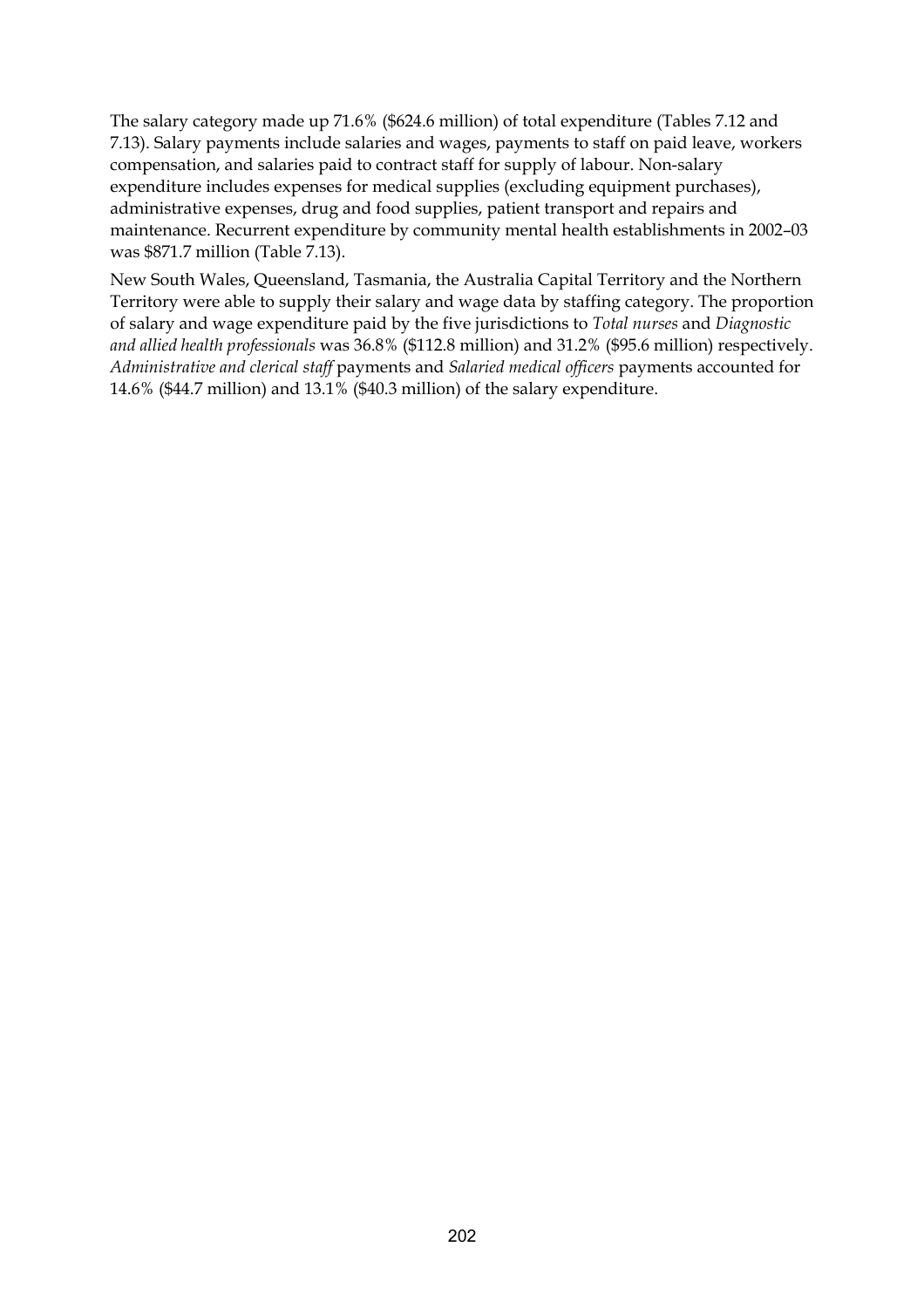|                                                                         | 1998-99 | 1999-00 | 2000-01 | 2001-02 | 2002-03 |
|-------------------------------------------------------------------------|---------|---------|---------|---------|---------|
| <b>Public psychiatric hospitals</b>                                     |         |         |         |         |         |
| Number of establishments                                                | 21      | 22      | 23      | 22      | 19      |
| Available beds <sup>(c)</sup>                                           | 2,943   | 2,759   | 2,478   | 2,457   | 2,358   |
| Full-time-equivalent staff                                              | 6,395   | 6,274   | 5,601   | 5,545   | 5,546   |
| Current prices <sup>(d)</sup>                                           |         |         |         |         |         |
| Salaries and wages expenditure (\$'000)                                 | 318,056 | 303,812 | 281,494 | 303,693 | 312,638 |
| Non-salary expenditure (\$'000)                                         | 119,284 | 133,078 | 135,194 | 141,531 | 143,334 |
| Total recurrent expenditure (\$'000)                                    | 437,340 | 423,827 | 416,688 | 445,224 | 455,972 |
| Revenue (\$'000)                                                        | 22,131  | 19,769  | 21,978  | 19,260  | 19,419  |
| Constant prices <sup>(d)</sup>                                          |         |         |         |         |         |
| Salaries and wages expenditure (\$'000)                                 | 291,657 | 284,672 | 272,768 | 303,693 | 323,580 |
| Non-salary expenditure (\$'000)                                         | 109,383 | 124,694 | 131,003 | 141,531 | 148,351 |
| Total recurrent expenditure (\$'000)                                    | 401,041 | 397,126 | 403,771 | 445,224 | 471,931 |
| Revenue (\$'000)                                                        | 20,294  | 18,524  | 21,297  | 19,260  | 20,099  |
| <b>Public acute hospitals</b>                                           |         |         |         |         |         |
| Number of establishments with a specialised<br>psychiatric unit or ward | 115     | 107     | 111     | 108     | 128     |
| Available beds in psychiatric units or wards                            | n.a.    | n.a.    | n.a.    | 2,985   | 3,281   |
| Private psychiatric hospitals <sup>(e)</sup>                            |         |         |         |         |         |
| Number of establishments                                                | 26      | 24      | 24      | 24      | 25      |
| Available beds <sup>(b)</sup>                                           | 1,471   | 1,369   | 1,369   | 1,387   | 1,463   |
| Full-time-equivalent staff                                              | 1,660   | 1,572   | 1,566   | 1,707   | 1,704   |
| Current prices <sup>(d)</sup>                                           |         |         |         |         |         |
| Total recurrent expenditure (\$'000)                                    | 123,601 | 122,498 | 133,491 | 143,653 | 158,529 |
| Constant prices <sup>(d)</sup>                                          |         |         |         |         |         |
| Total recurrent expenditure (\$'000)                                    | 113,342 | 114,781 | 129,353 | 143,653 | 164,078 |
| <b>Public community mental health establishments</b>                    |         |         |         |         |         |
| Number of establishments <sup>(b)</sup>                                 | 208     | 232     | 233     | 246     | 242     |
| Available beds <sup>(c)</sup>                                           | 1,301   | 1,171   | 1,306   | 1,249   | 1,241   |
| Full-time-equivalent staff                                              | 8,679   | 8,570   | 8,933   | 9,759   | 10,420  |
| Current prices <sup>(d)</sup>                                           |         |         |         |         |         |
| Salaries and wages expenditure (\$'000)                                 | 421,192 | 453,492 | 505,310 | 563,495 | 624,680 |
| Non-salary expenditure (\$'000)                                         | 166,409 | 177,865 | 187,887 | 214,636 | 247,052 |
| Total recurrent expenditure (\$'000)                                    | 588,006 | 631,358 | 695,709 | 778,131 | 871,751 |
| Constant prices <sup>(d)</sup>                                          |         |         |         |         |         |
| Salaries and wages expenditure (\$'000)                                 | 390,445 | 431,271 | 493,183 | 563,495 | 648,418 |
| Non-salary expenditure (\$'000)                                         | 154,261 | 169,150 | 183,378 | 214,636 | 256,440 |
| Total recurrent expenditure (\$'000)                                    | 545,082 | 600,421 | 679,012 | 778,131 | 905,878 |

**Table 7.9: Summary of public and private psychiatric hospitals(a) and public community mental health establishments(b), Australia, 1998–99 to 2002–03**

(a) The number of hospitals reported can be affected by administrative and/or reporting arrangements and is not necessarily a measure of the number of physical hospital buildings or campuses.

(b) The count of public community mental health establishments can be affected by administrative and/or reporting arrangements and is not necessarily a measure of the number of service outlets.

(c) Average beds for the year.

(d) Expenditure and revenue data are listed in both current and constant prices. Constant price values are referenced to 2001–02 and are adjusted for inflation and expressed in terms of prices for the reference year.

(e) ABS defined private psychiatric hospitals as those that are licensed/approved by each state or territory health authority and for which 50% or more of the total patient-days were for psychiatric patients.

n.a. Not available.

*Source:* NPHED, PHEC, NCMHED.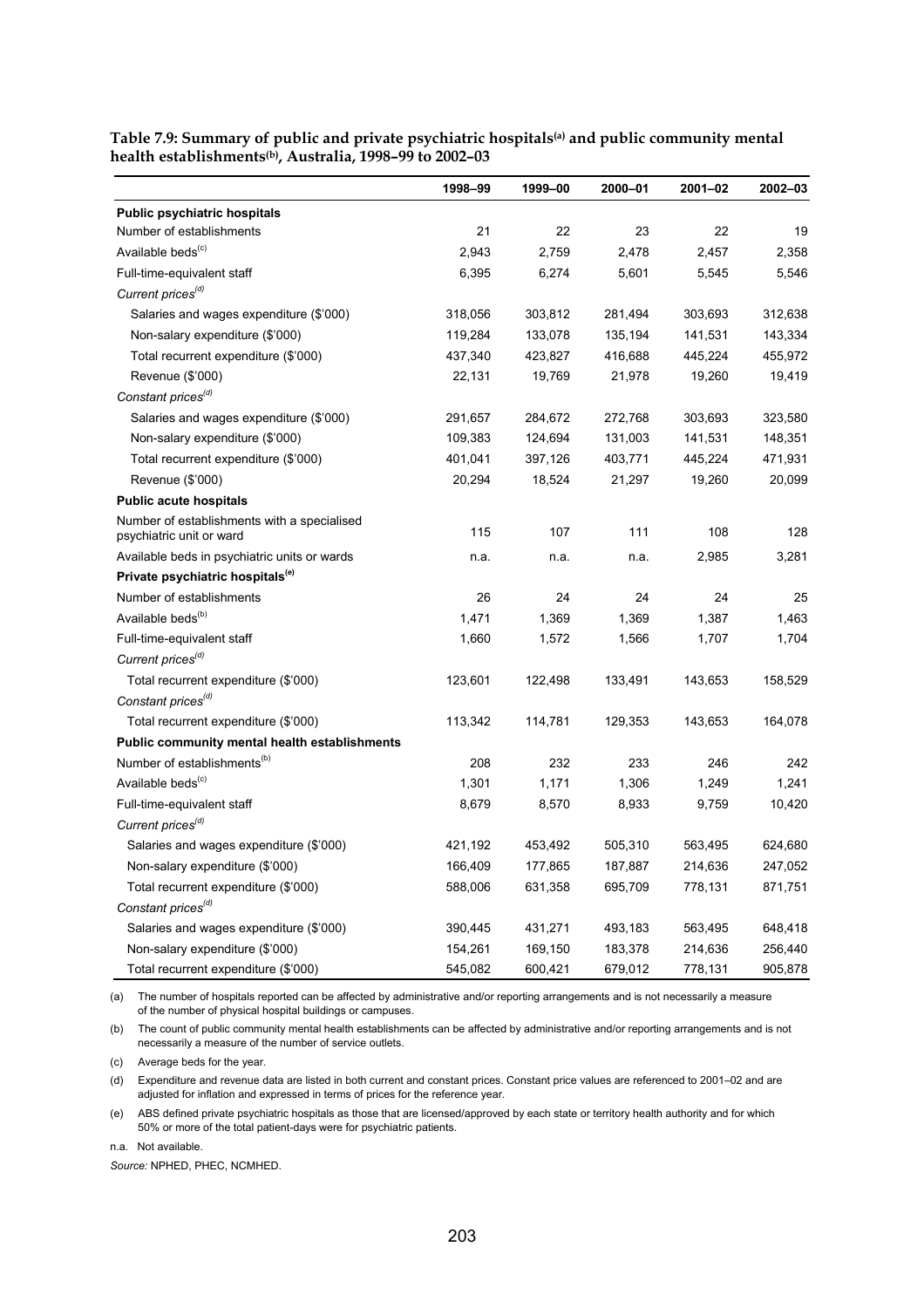### **Table 7.10: Public community mental health establishments, establishments with residential care services, available beds and available beds per 100,000 population, states and territories, 2002–03**

|                                                      | <b>NSW</b> | <b>Vic</b> | Qld | <b>WA</b> | <b>SA</b> | Tas  | <b>ACT</b> | ΝT  | Total |
|------------------------------------------------------|------------|------------|-----|-----------|-----------|------|------------|-----|-------|
| Establishments <sup>(a)</sup>                        | 19         | 39         | 95  | 18        | 33        | 30   |            | υ   | 242   |
| Establishments with residential care services        |            | 31         |     |           |           |      |            |     | 50    |
| Available beds <sup>(b)</sup>                        | 138        | 89'        |     | 22        | 20        | 140  | 30         | 0   | 1,241 |
| Available beds per 100,000 population <sup>(c)</sup> |            | 18.2       | 0.0 | . .       | 1.3       | 29.5 | 9.3        | 0.0 | 6.3   |

(a) The number of establishments reported can be affected by administrative and/or reporting arrangements and is not necessarily a measure of the number of service outlets. For details on the establishments reporting to NCMHED, refer to <www.aihw.gov.au>.

(b) Average available beds where possible; otherwise available beds at 30 June 2003.

(c) Rates are crude rates based on the estimated resident population at 31 December 2002.

*Source:* NCMHED.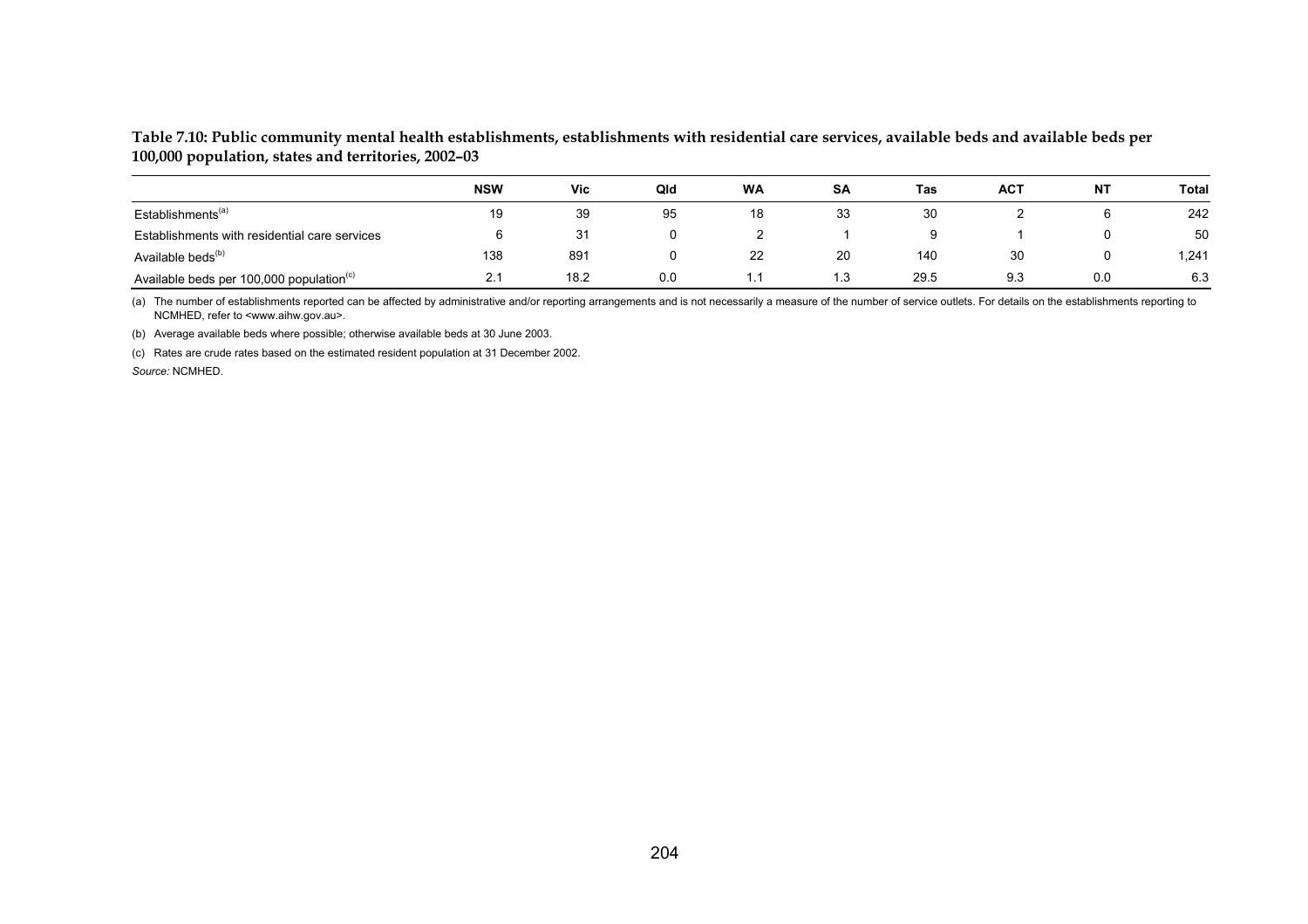| <b>Full-time-equivalent staff</b>          | <b>NSW</b> | <b>Vic</b> | Qld   | <b>WA</b> | <b>SA</b> | Tas | <b>ACT</b> | <b>NT</b> | Total  |
|--------------------------------------------|------------|------------|-------|-----------|-----------|-----|------------|-----------|--------|
| Salaried medical officers                  | 220        | n.a.       | 122   | n.a.      | 76        | 8   | 13         | 10        | 449    |
| <b>Nurses</b>                              |            |            |       |           |           |     |            |           |        |
| Registered nurses                          | n.a.       | n.a.       | 433   | n.a.      | 228       | 124 | 70         | 30        | 885    |
| Enrolled nurses                            | n.a.       | n.a.       |       | n.a.      | 6         | 48  | 12         | 0         | 73     |
| Total nurses                               | 1,177      | n.a.       | 440   | n.a.      | 234       | 172 | 83         | 30        | 2.136  |
| Other personal care staff                  | n.a.       | n.a.       | 25    | n.a.      | 9         | 58  | $\Omega$   | 0         | 92     |
| Diagnostic and allied health professionals | 967        | n.a.       | 574   | n.a.      | 273       | 54  | 105        | 22        | 1,995  |
| Administrative and clerical staff          | 695        | n.a.       | 205   | n.a.      | 117       | 38  | 37         | 19        | 1,111  |
| Domestic and other staff                   | 245        | n.a.       | 8     | n.a.      | 6         | 39  | 10         | 0         | 308    |
| Total staff <sup>(c)</sup>                 | 3,305      | 3,255      | 1,374 | 1,071     | 715       | 369 | 249        | 82        | 10,420 |

**Table 7.11: Full-time-equivalent staff(a), public community mental health establishments(b), states and territories, 2002–03** 

(a) Where average full-time-equivalent staff numbers were not available, staff numbers at 30 June 2003 were used.

(b) For details on the services reporting to the NCMHED, refer to <www.aihw.gov.au>.

(c) Includes total for establishments which were not able to provide data by staffing category.

n.a. Not available.

*Source:* NCMHED.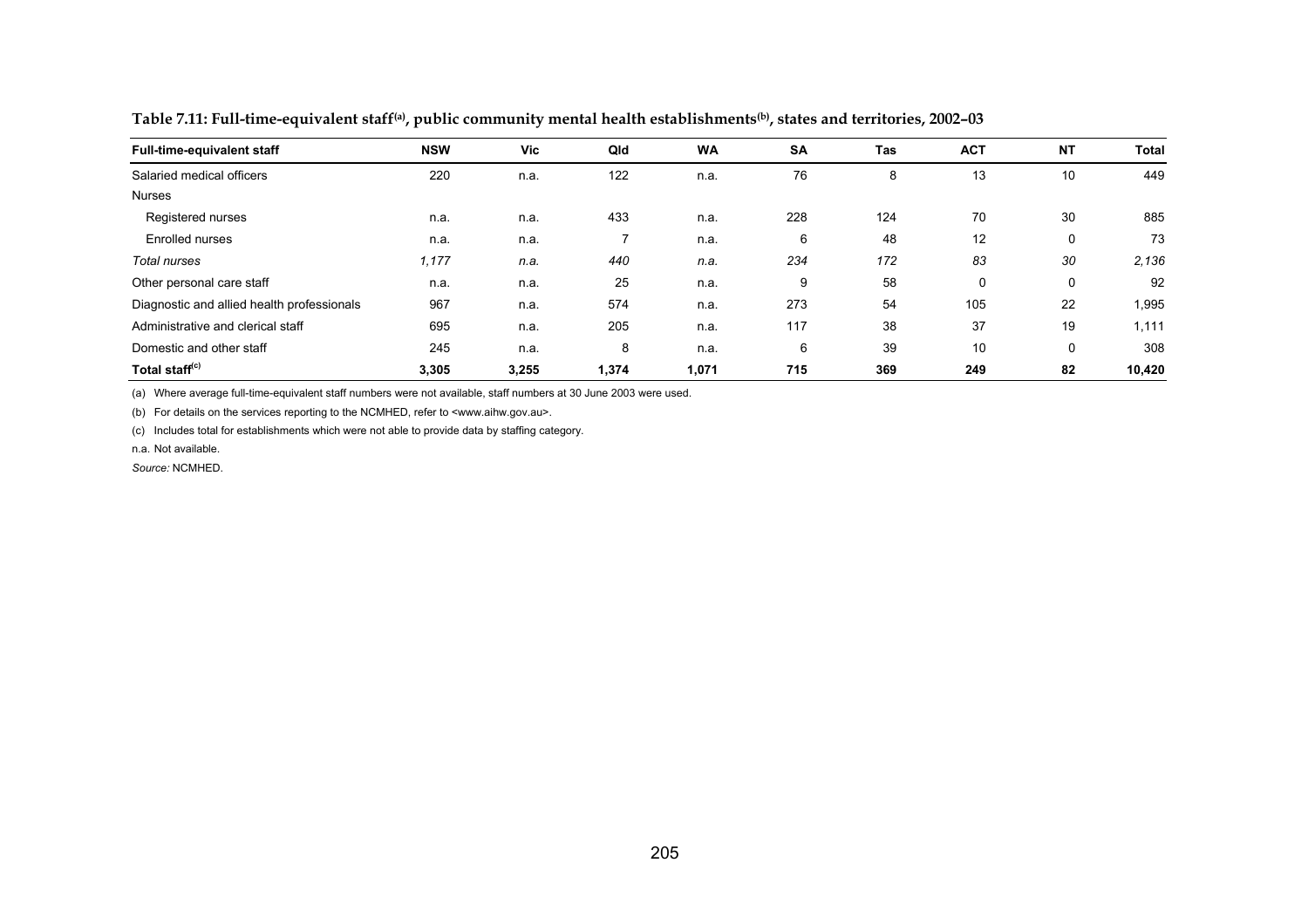| Recurrent expenditure category             | NSW <sup>(b)</sup> | Vic     | Qld    | <b>WA</b> | <b>SA</b> | Tas    | <b>ACT</b> | <b>NT</b> | Total   |
|--------------------------------------------|--------------------|---------|--------|-----------|-----------|--------|------------|-----------|---------|
| Salaried medical officers                  | 23,729             | n.a.    | 12,861 | n.a.      | n.a.      | 752    | 1,693      | 1,283     | 40,318  |
| <b>Nurses</b>                              |                    |         |        |           |           |        |            |           |         |
| Registered nurses                          | n.a.               | n.a.    | 22,780 | n.a.      | n.a.      | 6,078  | 4,526      | 1,975     | 35,359  |
| Enrolled nurses                            | n.a.               | n.a.    | 283    | n.a.      | n.a.      | 1,837  | 611        | 0         | 2,731   |
| Total nurses                               | 74,729             | n.a.    | 23,063 | n.a.      | n.a.      | 7,915  | 5,137      | 1,975     | 112,819 |
| Other personal care staff                  | n.a.               | n.a.    | 966    | n.a.      | n.a.      | 1,780  | 0          | 0         | 2,746   |
| Diagnostic and allied health professionals | 55,720             | n.a.    | 29,688 | n.a.      | n.a.      | 3,130  | 5,620      | 1,493     | 95,651  |
| Administrative and clerical staff          | 32,730             | n.a.    | 7,883  | n.a.      | n.a.      | 1,533  | 1,608      | 965       | 44,719  |
| Domestic and other staff                   | 8,378              | n.a.    | 263    | n.a.      | n.a.      | 1,290  | 392        |           | 10,324  |
| Total salaries and wages <sup>(c)</sup>    | 195,286            | 211,529 | 74,725 | 64,354    | 42,224    | 16,396 | 14,450     | 5,716     | 624,680 |

**Table 7.12: Salaries and wages expenditure (\$'000), public community mental health establishments,(a) states and territories, 2002–03** 

(a) For details on the establishments reporting to NCMHED, refer to <www.aihw.gov.au>.

(b) Expenditure data for this collection are not regarded as reliable by the NSW Health Department.

It is recommended that data from the National Survey of Mental Health Services as published in the National Mental Health Report are used in preference.

(c) Includes total for establishments which were not able to provide salaries and wages data by staffing category.

n.a. Not available.

*Source:* NCMHED.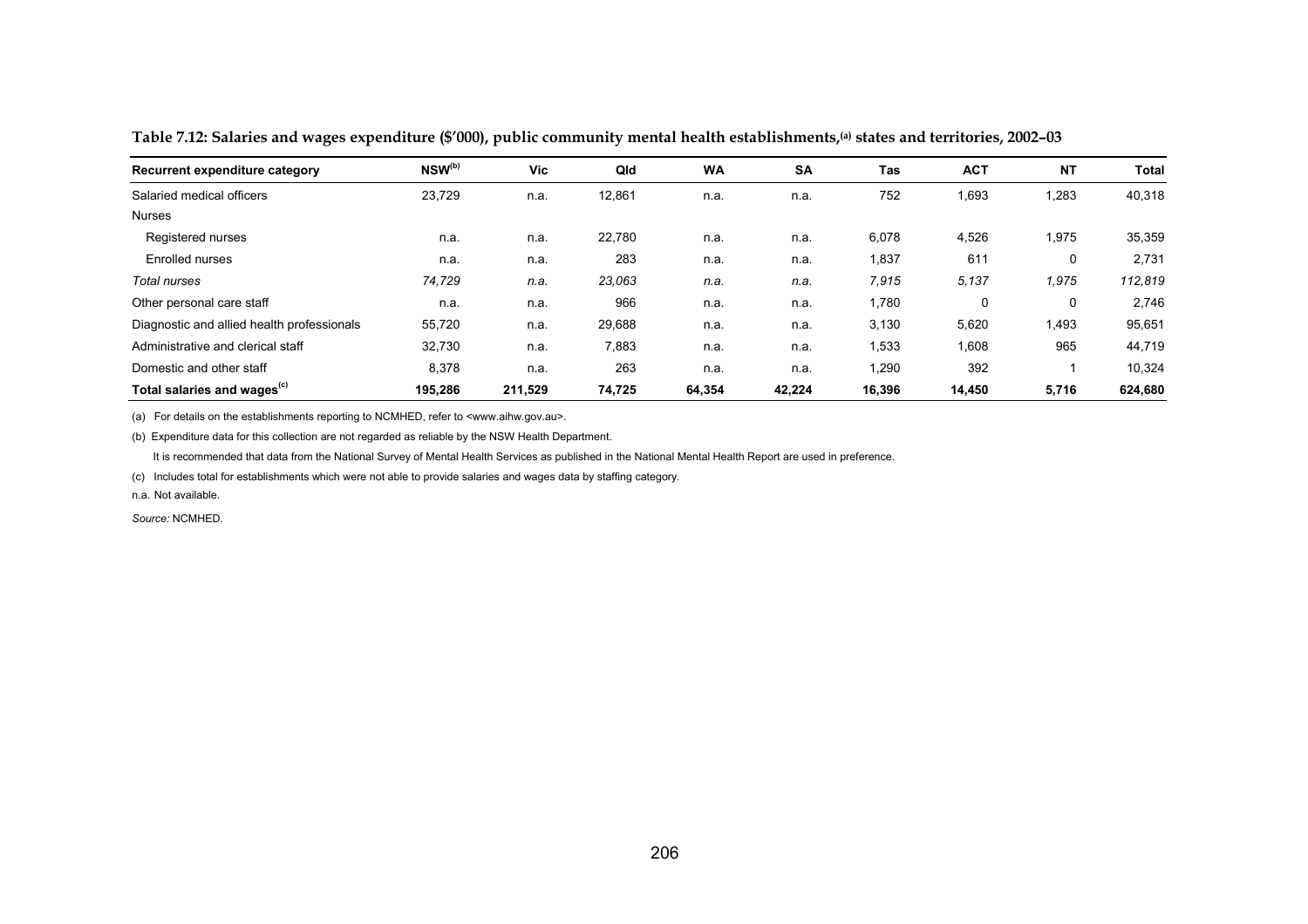| Recurrent expenditure category              | $NSW^{(b)}$ | Vic     | Qld     | WA     | SA     | Tas    | <b>ACT</b> | <b>NT</b> | <b>Total</b> |
|---------------------------------------------|-------------|---------|---------|--------|--------|--------|------------|-----------|--------------|
| Payments to visiting medical officers       | 10,125      | n.a.    | 5,185   | n.a.   | n.a.   | 99     | 448        | 0         | 15,857       |
| Superannuation                              | 16,130      | n.a.    | 8,324   | n.a.   | n.a.   | 1,842  | 1,688      | 465       | 28,449       |
| Drug supplies                               | 5,768       | n.a.    | 2,625   | n.a.   | n.a.   | 554    | 43         | 38        | 9,028        |
| Medical and surgical supplies               | 1,720       | n.a.    | 252     | n.a.   | n.a.   | 39     | 6          | 2         | 2,019        |
| Food supplies                               | 1,336       | n.a.    | 114     | n.a.   | n.a.   | 523    | 127        | 4         | 2,104        |
| Domestic services                           | 2,758       | n.a.    | 1,384   | n.a.   | n.a.   | 534    | 149        | 25        | 4,850        |
| Repairs and maintenance                     | 6,640       | n.a.    | 733     | n.a.   | n.a.   | 52     | 102        | 127       | 7,654        |
| Patient transport                           | 991         | n.a.    | 12      | n.a.   | n.a.   | 14     | 37         |           | 1,055        |
| Administrative expenses                     | 30,325      | n.a.    | 10,011  | n.a.   | n.a.   | 6,002  | 1,617      | 1,033     | 48,988       |
| Interest payments                           | 10          | n.a.    | 0       | n.a.   | n.a.   | 0      | 0.1        | 0         | 10           |
| Depreciation                                | 9,482       | n.a.    | 628     | n.a.   | n.a.   | 0      | 10         | 0         | 10,120       |
| Other recurrent expenditure                 | 17,033      | n.a.    | 1,767   | n.a.   | n.a.   | 326    | 1,168      | 1,249     | 21,543       |
| Total non-salary expenditure <sup>(c)</sup> | 102,319     | 64,100  | 31,036  | 20,862 | 10,410 | 9,985  | 5,396      | 2,944     | 247,052      |
| Total recurrent expenditure <sup>(c)</sup>  | 297,624     | 275,629 | 105,761 | 85,216 | 52,634 | 26,381 | 19,846     | 8,660     | 871,751      |

**Table 7.13: Non-salary and total recurrent expenditure (\$'000), public community mental health establishments(a), states and territories, 2002–03** 

(a) For details on the services reporting to the NCMHED, refer to <www.aihw.gov.au>.

(b) Expenditure data for this collection are not regarded as reliable by the NSW Health Department. It is recommended that data from the National Survey of Mental Health Services as published in the National Mental Health Report are used in preference.

(c) Includes total for establishments which were not able to provide data by recurrent expenditure category.

n.a. Not available.

*Source:* NCMHED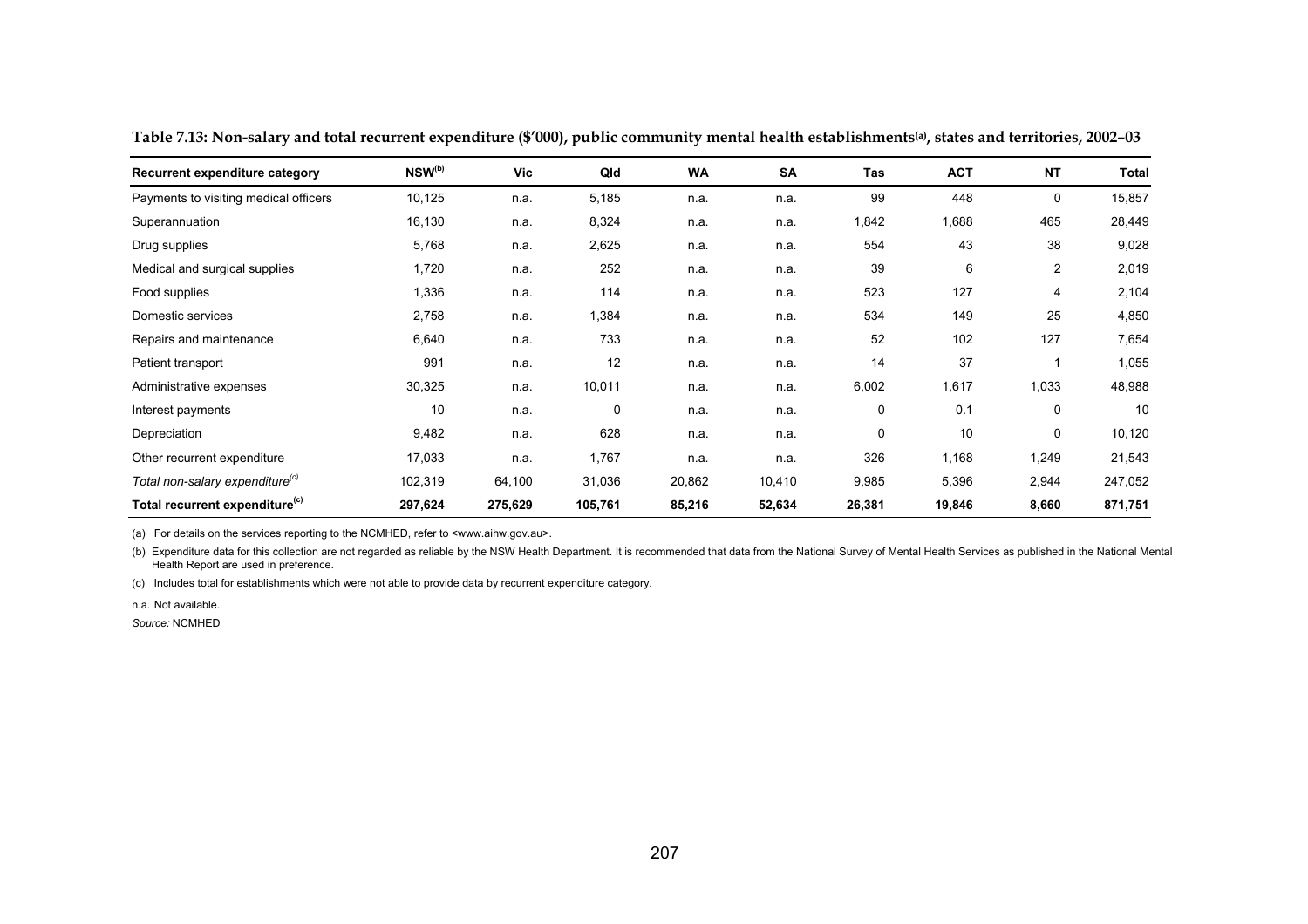# **7.3 Psychiatric and acute care hospitals**

Public and private sector psychiatric and acute care hospitals provide admitted-patient and non-admitted-patient mental health care. For a complete picture of hospital-based mental health care, data from both psychiatric and acute care hospitals have been presented in this section. In order to present data on the different hospital types, this chapter has drawn on data from the National Public Hospital Establishments Database (NPHED) and the ABS's PHEC. More details on each collection are presented in Appendix 1. Although there are currently more mental health-specific data available on psychiatric hospitals than on acute care hospitals, this does not indicate the relative importance or contribution of the two hospital types.

The NPHED is not the only source of mental health-related staffing, resource and expenditure data on Australia's public hospitals. The National Survey of Mental Health Services also collects data on these hospitals, which are presented in the *National Mental Health Report* series (DHA 2002). The similarities and differences between the data collated by the survey and by the NPHED are discussed in Appendix 4.

### **Public psychiatric hospitals**

This section describes public psychiatric hospitals in terms of number of hospitals, availability of beds, staff employed, expenditure and revenue. The public psychiatric hospital data were obtained from the NPHED, which holds a record for each public hospital in Australia and is collated from routine administrative collections. The information presented below relates only to those establishments classified as public psychiatric hospitals.

In 2002–03, there were 19 public psychiatric hospitals in Australia providing 11.9% of the separations with specialised psychiatric care and 37.8% of the total psychiatric care days (Tables 4.2 and 4.3). The number of separate establishments reported was similar to that reported in the previous four years (Table 7.9).

When comparing between jurisdictions, note that the hospital reported by Victoria is a specialist forensic service, whereas the hospitals reported by other jurisdictions include a broader range of services. A list of the public psychiatric hospitals that were reported to NPHED is presented on the AIHW web site.

A useful indicator of public psychiatric hospital service delivery is the number of available beds. The number of available beds for the 2002–03 year was 2,358 compared with 2,457 available beds for the 2001–02 year (Table 7.9). This represents a continuance of the earlier decline in available bed numbers, after a year of comparative stability.

The majority of public psychiatric hospital beds were located in major cities (68.3%). There were no public psychiatric hospitals in remote and very remote areas (Table 7.14).

Data on the number of staff employed in public psychiatric hospitals by state and territory are presented in Table 7.15. The data on FTE staff refer to the average available staff for the year. Note that data collection by staff category was not consistent across all states and territories, with some jurisdictions providing best estimates. FTE staff employed in Australian public psychiatric hospitals remained stable with an average of 5,546 FTE staff reported for 2002–03 compared with 5,545 reported for 2001–02.

The majority of the FTE staff were *Nursing staff* (49.7% or 2,759 FTE staff), followed by *Domestic and other staff* (18.9% or 1,046 FTE staff). *Salaried medical officers* and *Diagnostic and*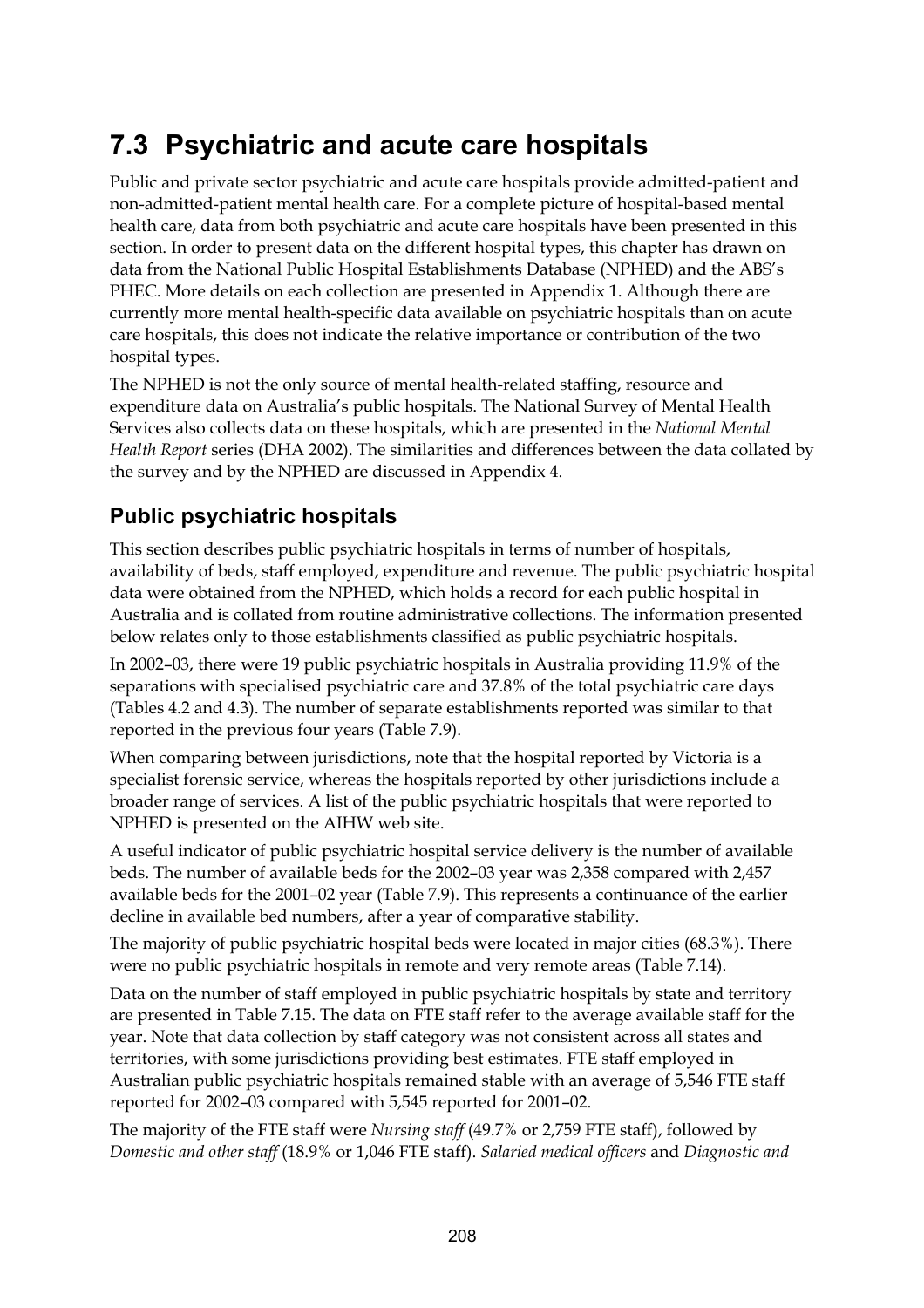*allied health professionals* made up 5.4% (299 FTE staff) and 10.2% (566 FTE staff) of the public psychiatric hospital workforce respectively.

### **Box 7.1 Expenditure and staffing data for public psychiatric hospital services provided to non-admitted patients**

*The expenditure and staffing data for public psychiatric hospital-based services provided to non-admitted patients and some community-based services (e.g. psychiatric outpatient services and community outreach services) are included in both the public hospital data and the public community mental health establishments data. Public hospitals report expenditure and staffing data for specialised mental health community, outpatient and outreach services under their management to NPHED. Many of these mental health community, outpatient and outreach services also report these data separately to NCMHED. For this reason, the expenditure and staffing totals for public psychiatric hospitals and public community mental health services should not be added together.* 

*Available on the AIHW web site is a list of the public psychiatric hospitals contributing to NPHED and the community mental health establishments contributing to NCMHED. Dual listing of some establishments provides some evidence of overlap.* 

Tables 7.16 and 7.17 present information on recurrent expenditure in current prices by public psychiatric hospitals, including salary and non-salary categories. Salary payments include salaries and wages, payments to staff on paid leave, workers compensation and amounts paid to contract staff for supply of labour. Non-salary expenditure includes payments for medical/surgical supplies (excluding equipment purchases), administrative expenses and drug supplies.

The recurrent expenditure on public psychiatric hospitals in 2002–03 was \$456.0 million (Table 7.17). Between 2001–02 and 2002–03 recurrent expenditure increased by 6.0%, from \$445.2 million to \$471.9 million (constant prices) (Table 7.9).

The salary category made up 68.6% (\$312.6 million) of the recurrent expenditure of public psychiatric hospitals. In jurisdictions other than Victoria (for which detailed data were not available), salary and wage payments to *Nursing staff* made up 52.1% (\$162.9 million) of the expenditure on salary and wages. Salary and wages payments for *Domestic and other staff* and *Salaried medical officers* made up 12.1% (\$37.9 million) and 9.7% (\$30.3 million) respectively.

Data on public psychiatric hospital revenue, excluding general revenue payments received from state or territory governments, are presented in Table 7.18. The revenue received by Australian public psychiatric hospitals (other than in Tasmania) was \$19.4 million for 2002–03 compared with \$19.3 million for 2001–02. This amount is equivalent to 4.3% of the total recurrent expenditure. A relatively large proportion of the total revenue for public psychiatric hospitals was collected as patient revenue (78.2% or \$15.2 million). In comparison, the proportion of total revenue that was collected as patient revenue for all public hospitals was 55.0%(AIHW 2004d). The recoveries, which include income from the use of hospital facilities by salaried medical officers or private practitioners, were 14.6% (\$2.8 million) of the collected revenue in comparison to 5.2% (\$1.0 million) for 2001–02.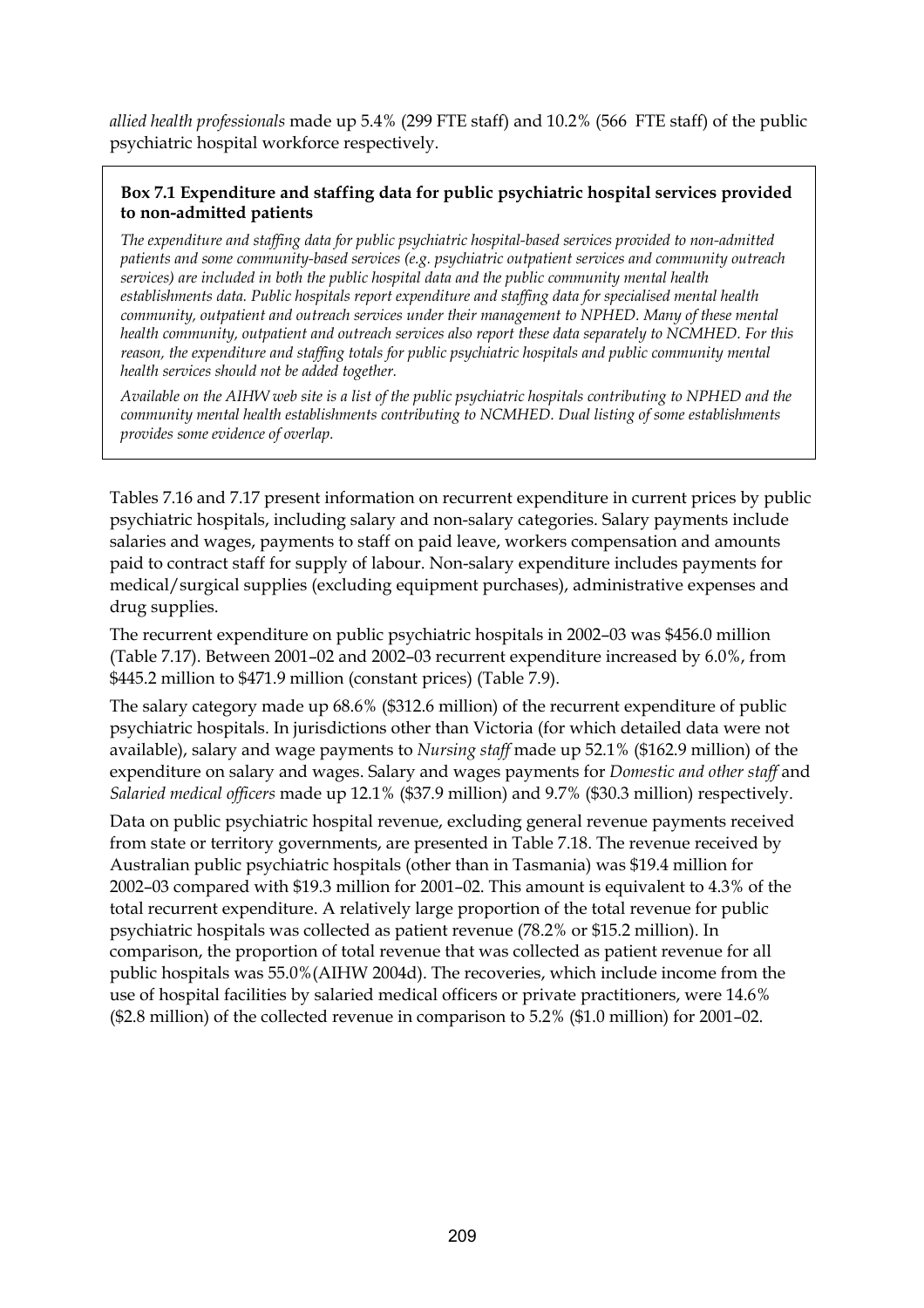| Region                                               | <b>NSW</b>  | Vic | Qld         | <b>WA</b>    | SA          | Tas           | Total         |
|------------------------------------------------------|-------------|-----|-------------|--------------|-------------|---------------|---------------|
| Public psychiatric hospitals                         |             |     |             |              |             |               |               |
| Major cities                                         | 6           |     |             |              |             | $\sim$ $\sim$ | 10            |
| Inner regional                                       | 3           | 0   |             | 0            | $\Omega$    | 3             | 7             |
| Outer regional                                       | 0           | 0   | 2           | 0            | 0           | 0             | 2             |
| Remote and very remote                               | 0           | 0   | 0           | 0            | $\mathbf 0$ | 0             | 0             |
| <b>Total all regions</b>                             | 9           | 1   | 4           | 1            | 1           | 3             | 19            |
| Available beds <sup>(b)</sup>                        |             |     |             |              |             |               |               |
| Major cities                                         | 821         | 95  | 180         | 201          | 313         | $\sim$ $\sim$ | 1,610         |
| Inner regional                                       | 345         | 0   | 205         | 0            | 0           | 80            | 630           |
| Outer regional                                       | 0           | 0   | 118         | 0            | $\mathbf 0$ | 0             | 118           |
| Remote and very remote                               | $\mathbf 0$ | 0   | $\mathbf 0$ | $\mathbf{0}$ | $\mathbf 0$ | $\mathbf 0$   | $\sim$ $\sim$ |
| <b>Total all regions</b>                             | 1,166       | 95  | 503         | 201          | 313         | 80            | 2,358         |
| Available beds per 100,000 population <sup>(c)</sup> |             |     |             |              |             |               |               |
| Major cities                                         | 17.3        | 2.7 | 9.2         | 14.8         | 28.7        | $\sim$ $\sim$ | 12.7          |
| Inner regional                                       | 25.3        | 0.0 | 21.3        | 0.0          | 0.0         | 26.6          | 15.4          |
| Outer regional                                       | 0.0         | 0.0 | 18.0        | 0.0          | 0.0         | 0.0           | 6.2           |
| Remote and very remote                               | 0.0         | 0.0 | 0.0         | 0.0          | 0.0         | 0.0           | $\sim$ $\sim$ |
| <b>Total all regions</b>                             | 17.6        | 2.0 | 13.6        | 10.4         | 20.6        | 16.9          | 12.3          |

**Table 7.14: Public psychiatric hospitals(a) and available beds by Remoteness Area, states, 2002–03** 

(a) The number of hospitals reported can be affected by administrative and/or reporting arrangements and is not necessarily a measure of the number of physical hospital buildings or campuses. There are no public psychiatric hospitals in the Australian Capital Territory or the Northern Territory. For details on the hospitals reporting to NPHED, refer to <www.aihw.gov.au>.

(b) Average available beds where possible; otherwise available beds at 30 June 2003.

(c) Rates are crude rates based on the estimated resident population at 30 June 2002.

**. .** Not applicable.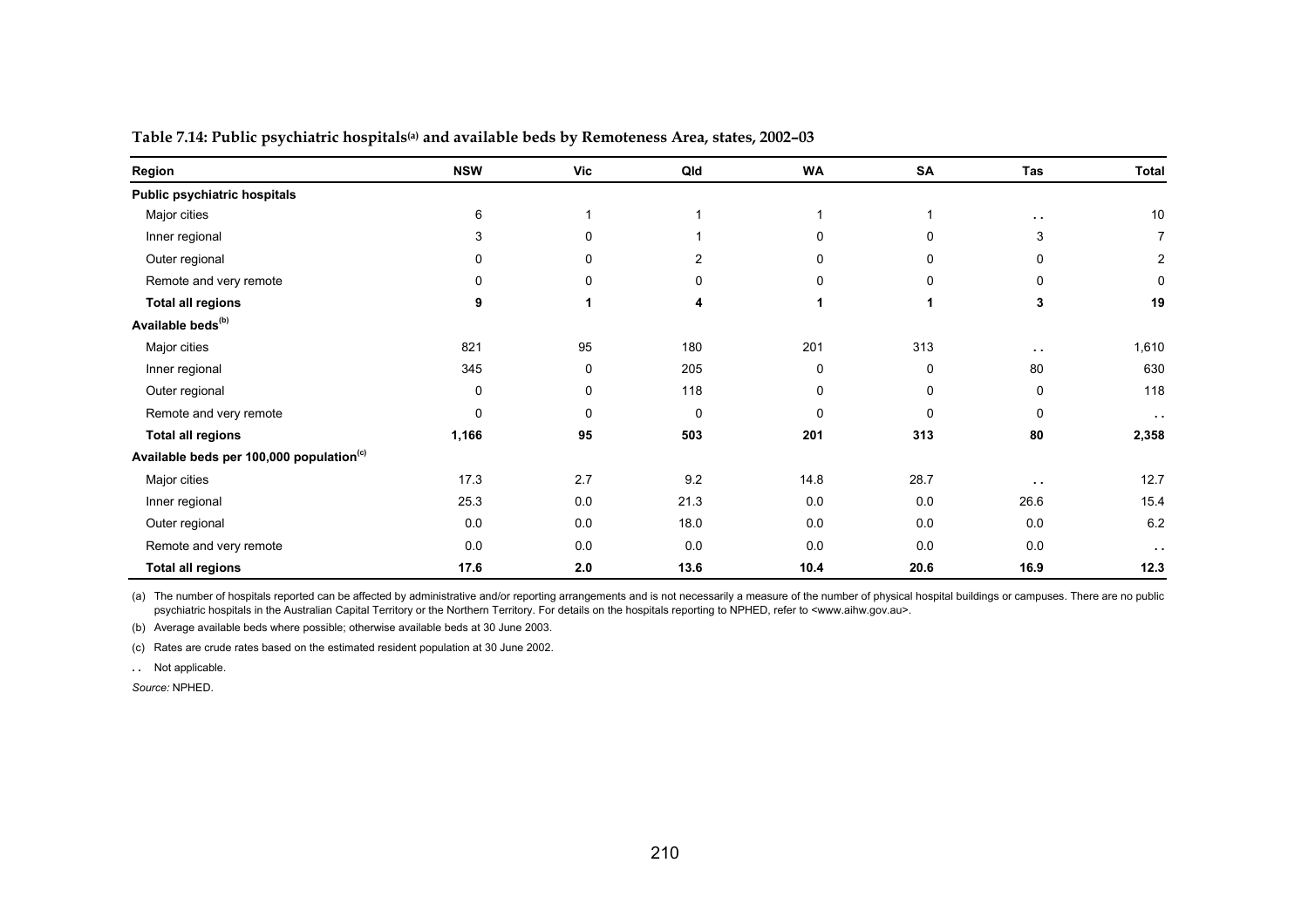### **Table 7.15: Full-time-equivalent staff(a), public psychiatric hospitals(b), states, 2002–03**

| <b>Staffing category</b>                   | NSW <sup>(c)</sup> | $\mathsf{Vic}^{\mathsf{(d)}}$ | Qld   | <b>WA</b> | SA    | Tas | Total |
|--------------------------------------------|--------------------|-------------------------------|-------|-----------|-------|-----|-------|
| Salaried medical officers                  | 133                | 20                            | 28    | 37        | 81    | 0   | 299   |
| <b>Nurses</b>                              |                    |                               |       |           |       |     |       |
| Registered nurses                          | n.a.               | 122                           | 479   | 241       | 449   | 30  | 1,321 |
| Enrolled nurses                            | n.a.               | 22                            | 106   | 49        | 116   | 3   | 296   |
| Total nurses                               | 1,142              | 144                           | 584   | 290       | 565   | 34  | 2,759 |
| Other personal care staff                  | n.a.               | n.a.                          | 47    | n.a.      | n.a.  | 0   | 47    |
| Diagnostic and allied health professionals | 246                | 25                            | 99    | 65        | 131   | 0   | 566   |
| Administrative and clerical staff          | 490                | 37                            | 119   | 64        | 119   |     | 830   |
| Domestic and other staff                   | 524                | 10                            | 229   | 110       | 159   | 14  | 1,046 |
| <b>Total staff</b>                         | 2,534              | 237                           | 1,106 | 565       | 1,056 | 49  | 5,546 |

(a) Where average full-time-equivalent staff numbers were not available, staff numbers at 30 June 2003 were used.

(b) The data on public psychiatric hospitals can be affected by administrative and/or reporting arrangements, for example the inclusion of data for community-based services managed by hospitals. There are no public psychiatric hospitals in the Australian Capital Territory or the Northern Territory. For details on the hospitals reporting to NPHED, refer to <www.aihw.gov.au>.

(c) New South Wales *Other personal care staff* are included in *Diagnostic and allied health professionals*.

(d) For Victoria, FTEs may be slightly understated.

n.a. Not available.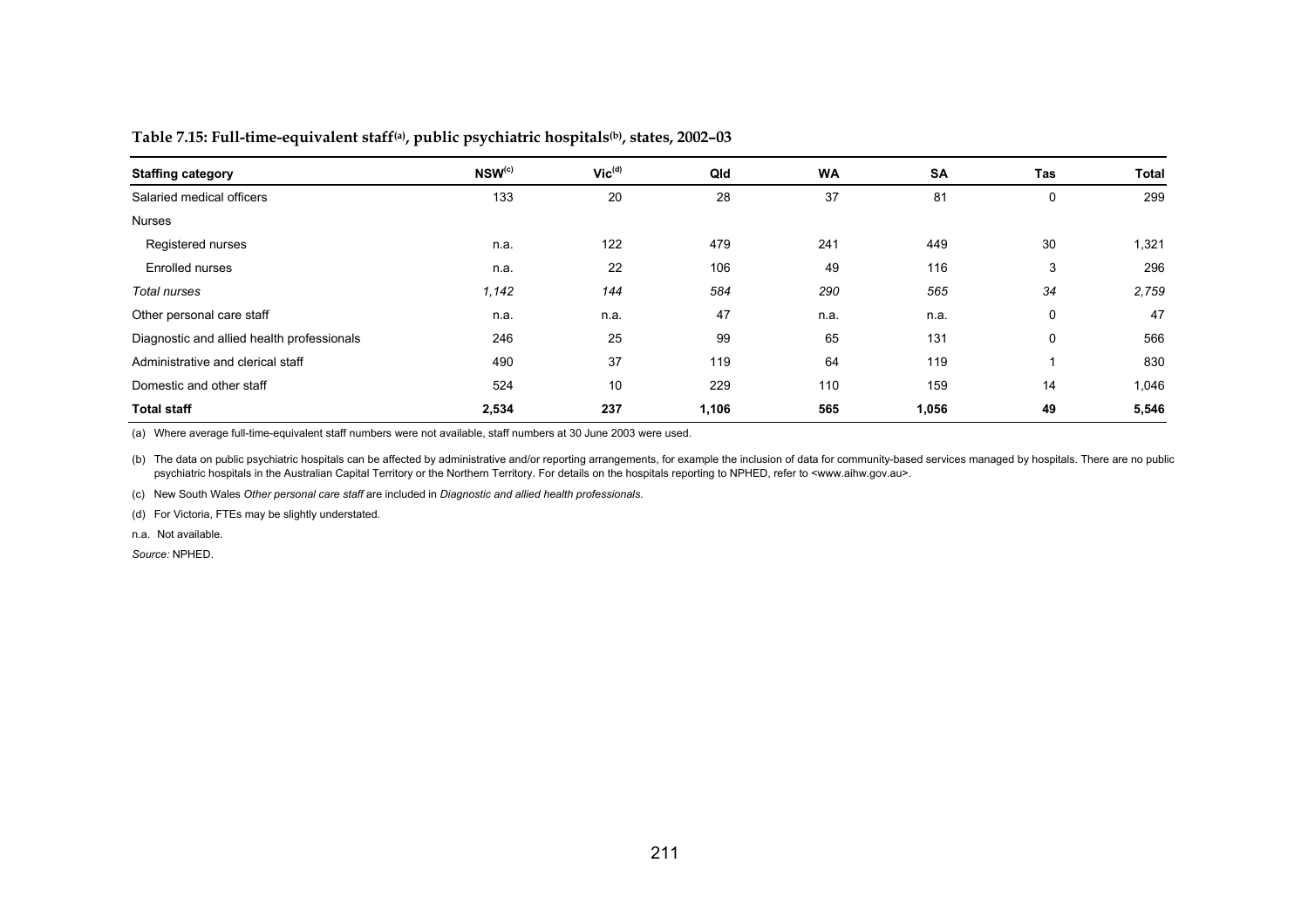### **Table 7.16: Salaries and wages expenditure (\$'000), public psychiatric hospitals(a), states, 2002–03**

|                                            | NSW <sup>(b)</sup> | $Vic^{(c)}$ | Qld    | <b>WA</b> | <b>SA</b> | Tas   | <b>Total</b> |
|--------------------------------------------|--------------------|-------------|--------|-----------|-----------|-------|--------------|
| Salaried medical officers                  | 15,614             | n.a.        | 3,257  | 5,795     | 5,670     | 0     | 30,335       |
| <b>Nurses</b>                              |                    |             |        |           |           |       |              |
| Registered nurses                          | n.a.               | n.a.        | 28,009 | 15,258    | 26,885    | 1,831 | 71,982       |
| Enrolled nurses                            | n.a.               | n.a.        | 4,612  | 2,134     | 5,137     | 130   | 12,014       |
| Total nurses                               | 78,943             | 0           | 32,621 | 17,392    | 32,023    | 1,961 | 162,940      |
| Other personal care staff                  | 0                  | 0           | 1,917  | 0         | 0         | 0     | 1,917        |
| Diagnostic and allied health professionals | 13,620             | 0           | 5,348  | 3,306     | 6,187     | 0     | 28,461       |
| Administrative and clerical staff          | 16,736             | 0           | 5,463  | 2,959     | 4,868     | 35    | 30,060       |
| Domestic and other staff                   | 18,975             | 0           | 8,741  | 4,331     | 5,310     | 547   | 37,904       |
| Total salaries and wages <sup>(d)</sup>    | 143,887            | 21,022      | 57,347 | 33,782    | 54,057    | 2,543 | 312,638      |

(a) The data on public psychiatric hospitals can be affected by administrative and/or reporting arrangements, for example the inclusion of data for community-based services managed by hospitals. For details on the hospitals reporting to NPHED, refer to <www.aihw.gov.au>.

(b) New South Wales expenditure recorded against special purposes and trust funds is not included. *Other personal care staff* are included in *Diagnostic and allied health professionals*.

(c) Victorian reporting arrangements do not allow for the breakdown of recurrent expenditure for its single public psychiatric hospital.

(d) Includes recurrent expenditure not allocatable to a salary expenditure category.

n.a. Not available.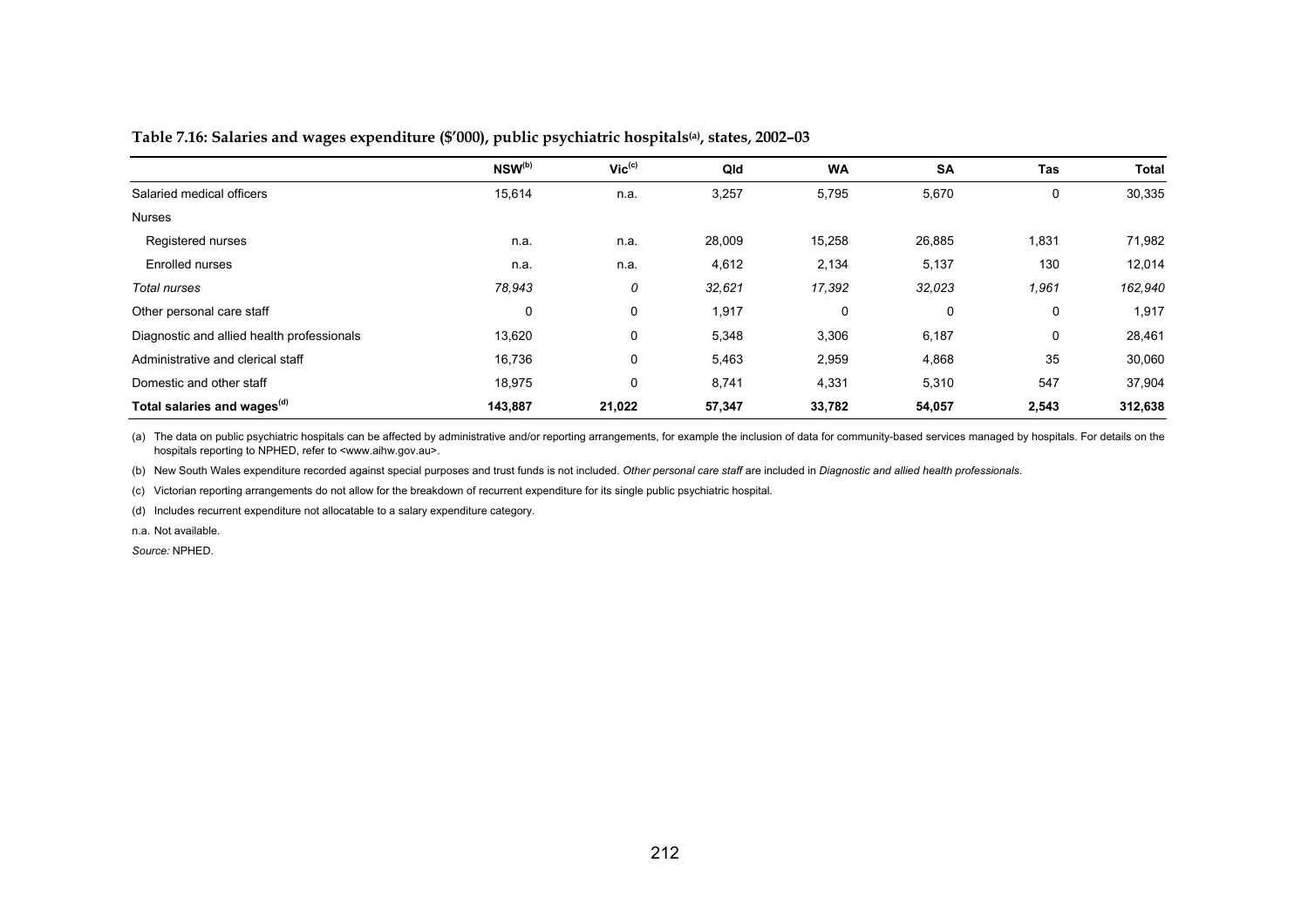|                                             | NSW <sup>(b)</sup> | $\mathsf{Vic}^{\text{(c)}}$ | QId <sup>(d)</sup> | <b>WA</b>   | <b>SA</b> | Tas            | Total   |
|---------------------------------------------|--------------------|-----------------------------|--------------------|-------------|-----------|----------------|---------|
| Payments to visiting medical officers       | 1,841              | n.a.                        | 1,058              | $\mathbf 0$ | 1,512     | $\mathbf 0$    | 4,411   |
| Superannuation                              | 13,992             | n.a.                        | 5,616              | 3,277       | 4,750     | 150            | 27,785  |
| Drug supplies                               | 5,255              | n.a.                        | 1,555              | 1,376       | 1,768     | 46             | 10,000  |
| Medical and surgical supplies               | 1,610              | n.a.                        | 608                | 478         | 284       | $\overline{2}$ | 2,982   |
| Food supplies                               | 4,342              | n.a.                        | 1,322              | 932         | 1,462     | 61             | 8,119   |
| Domestic services                           | 3,869              | n.a.                        | 3,435              | 1,404       | 1,811     | 46             | 10,565  |
| Repairs and maintenance                     | 6,005              | n.a.                        | 862                | 1512        | 3,706     | 4              | 12,088  |
| Patient transport                           | 97                 | n.a.                        | 23                 | 46          | 788       |                | 9,54    |
| Administrative expenses                     | 16,820             | n.a.                        | 5,923              | 2,426       | 2,233     | 826            | 28,228  |
| Interest payments                           | 11                 | n.a.                        | 0                  | $\mathbf 0$ | 0         | n.a            | 11      |
| Depreciation                                | 10,359             | n.a.                        | 10,595             | 1,004       | n a       | n.a            | 21,957  |
| Other recurrent expenditure                 | 3,055              | n.a.                        | 169                | 44          | 4,380     | 17             | 7,665   |
| Total non-salary expenditure <sup>(e)</sup> | 67,255             | 8,570                       | 31,166             | 12,498      | 22,692    | 1,153          | 143,334 |
| <b>Total recurrent expenditure</b>          | 211,142            | 29,592                      | 88,513             | 46,280      | 76,749    | 3,696          | 455,972 |

**Table 7.17: Non-salary expenditure and total recurrent expenditure (\$'000), public psychiatric hospitals(a), states, 2002–03** 

(a) The data on public psychiatric hospitals can be affected by administrative and/or reporting arrangements, for example the inclusion of data for community-based services managed by hospitals. For details on the hospitals reporting to NPHED, refer to <www.aihw.gov.au>.

(b) New South Wales expenditure recorded against special purposes and trust funds is not included.

(c) Victorian reporting arrangements do not allow for the breakdown of recurrent expenditure for its single public psychiatric hospital.

(d) Queensland *Interest payments* are included in *Administrative expenses*.

(e) Includes recurrent expenditure not allocatable to a salary expenditure category.

n.a. Not available.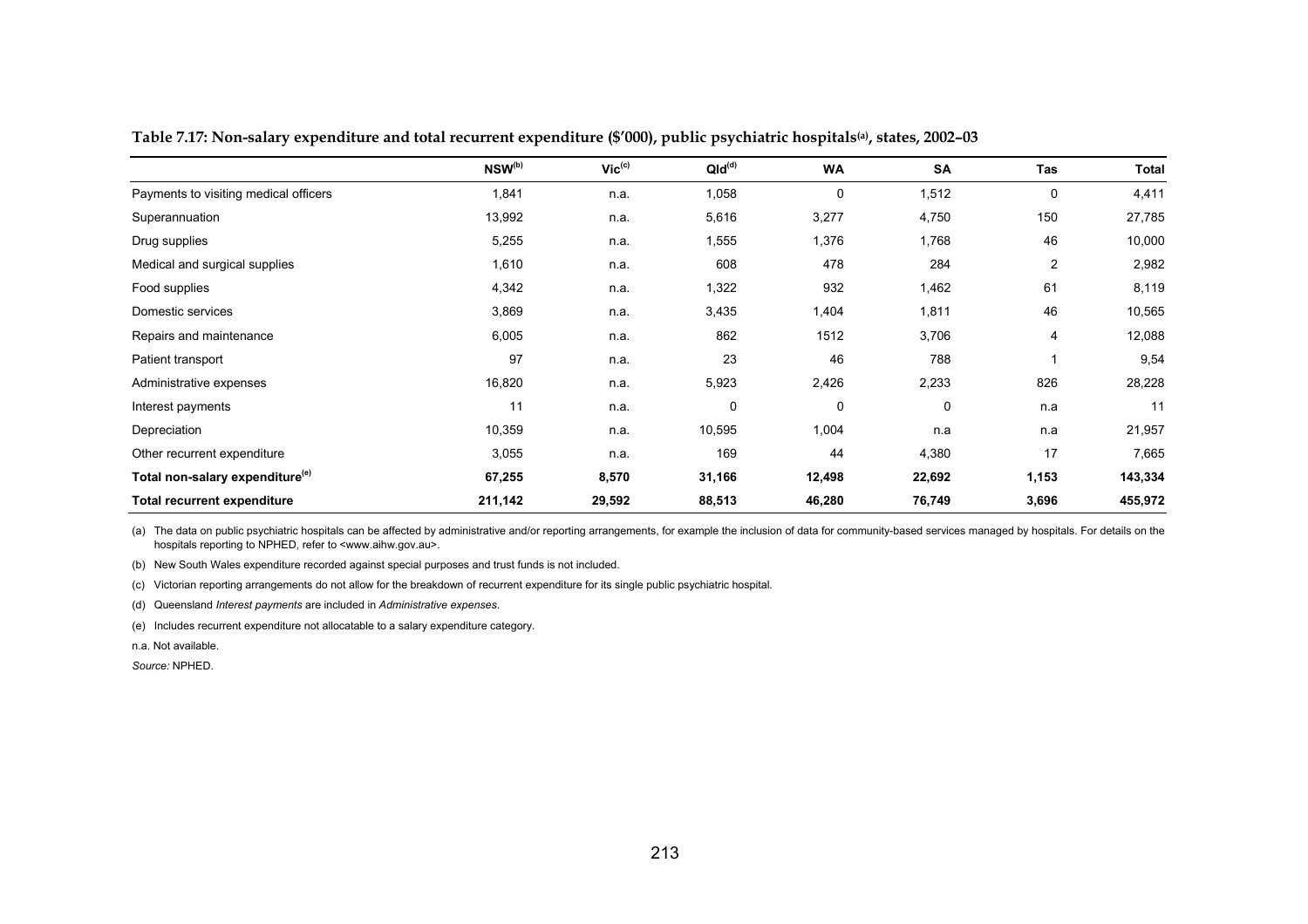| Revenue                        | <b>NSW</b> | Vic <sup>(b)</sup> | $QId^{(c)}$ | <b>WA</b> | <b>SA</b> | Tas | <b>Total</b> |
|--------------------------------|------------|--------------------|-------------|-----------|-----------|-----|--------------|
| Patient revenue <sup>(d)</sup> | 8,937      |                    | 2,964       | .105      | 2,057     | 114 | 15,177       |
| Recoveries                     | .751       | 1,036              | 41          |           |           |     | 2,828        |
| Other revenue                  | 1,068      | 238                | $-412$      | 255       | 263       | ົ   | 1,414        |
| <b>Total revenue</b>           | 11,756     | 1,274              | 2,593       | 1,360     | 2,319     | 116 | 19,419       |

### **Table 7.18: Revenue (\$'000), public psychiatric hospitals(a), states, 2002–03**

(a) For details on the hospitals reporting to NPHED, refer to <www.aihw.gov.au>.

(b) Revenue based on one separately reporting forensic public psychiatric hospital.

(c) Negative figure for Queensland is due to adjustments made for previous years.

(d) Patient revenue includes revenue for items such as pharmacy and ambulance, which may be considered as recoveries.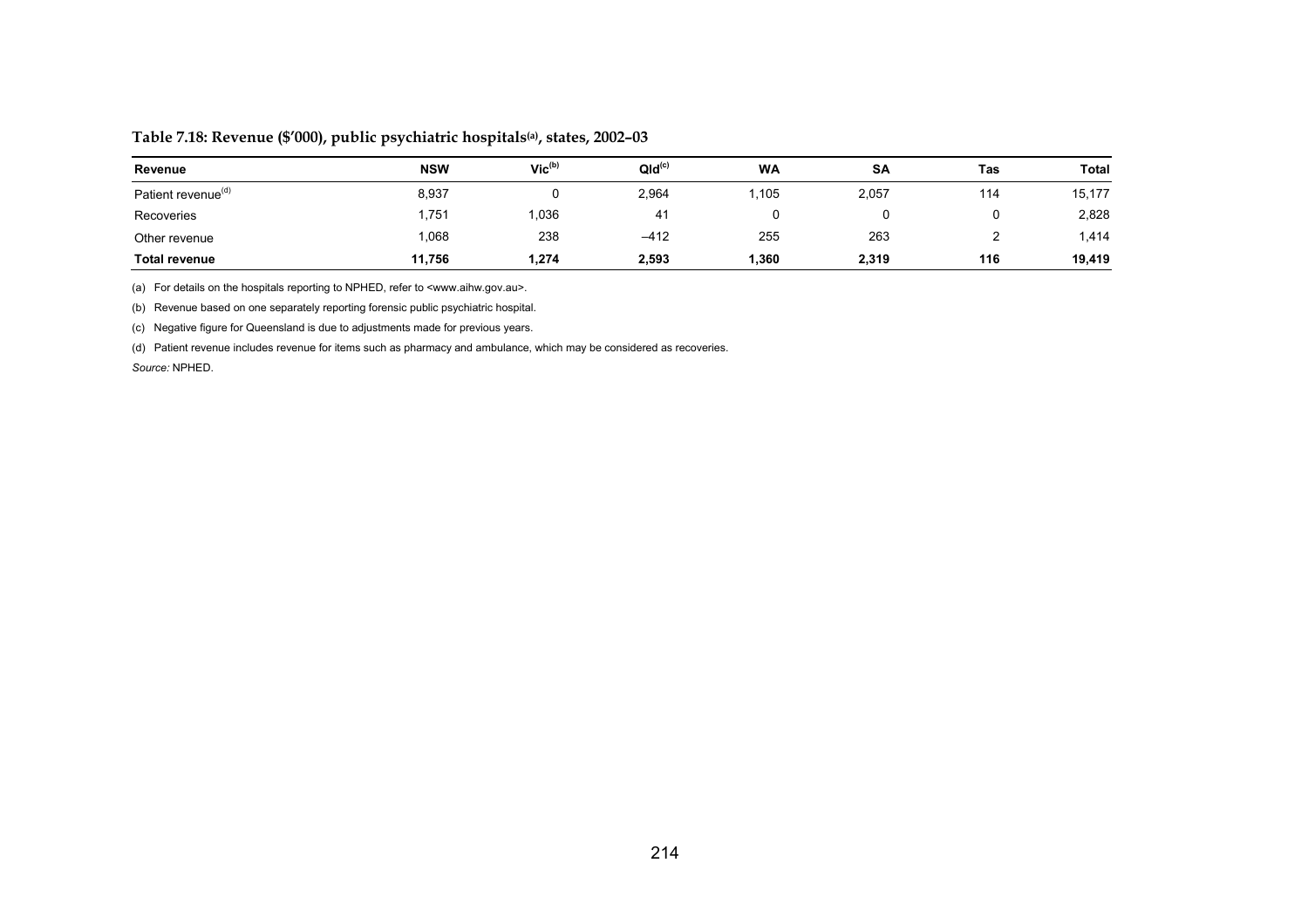# **Public acute hospitals**

In 2002–03, public acute hospitals provided 65.3% of the separations with specialised psychiatric care and 44.4% of the total psychiatric care days (Table 5.9). In 2002–03, there were 128 public acute hospitals with specialised psychiatric units or wards in Australia (Table 7.19).

New South Wales and Victoria had the largest number of public acute hospitals with specialised psychiatric units or wards (42 and 37 respectively). The majority of public acute hospitals with specialised psychiatric units or wards were located in major cities (68.0%).

In 2002–03, public acute hospitals reported an average of 16.7 available beds in psychiatric units and wards. Of these beds, 77.5% were in hospitals in major cities. The largest number of these beds per 100,000 population was also in major cities (19.5 beds per 100,000 population).

# **Private psychiatric hospitals**

In 2002–03, private hospitals provided 22.7% of the separations with specialised psychiatric care and 17.8% of the total psychiatric care days (Tables 4.2 and 4.3). Private hospitals are designated by the ABS as psychiatric where they are licensed or approved as such by the relevant state or territory health authority and for which 50% or more of the patient-days were for psychiatric patients. There were 25 private hospitals designated as psychiatric during 2002–03 (Table 7.9). The average number of available private psychiatric hospital beds for 2002–03 (1,463) was higher than the previous two years (Table 7.9).

There was a slight decrease in the number of FTE staff compared with the previous year. In 2002–03, the average number of FTE staff employed by private sector psychiatric hospitals was 1,704 (Table 7.21). This was 0.2% less than the 2001–02 figure of 1,707.

There were increases for both expenditure and revenue. In 2002–03, the recurrent expenditure in current prices for private psychiatric hospitals in Australia was \$158.5 million, an increase of 10.4% from \$143.7 million in 2001–02 (Tables 7.9 and 7.23). Private psychiatric hospital expenditure was 26.1% of the total psychiatric hospital expenditure in Australia. The total revenue for private psychiatric hospitals for 2002–03 exceeded total expenditure at \$186.5 million (Table 7.24)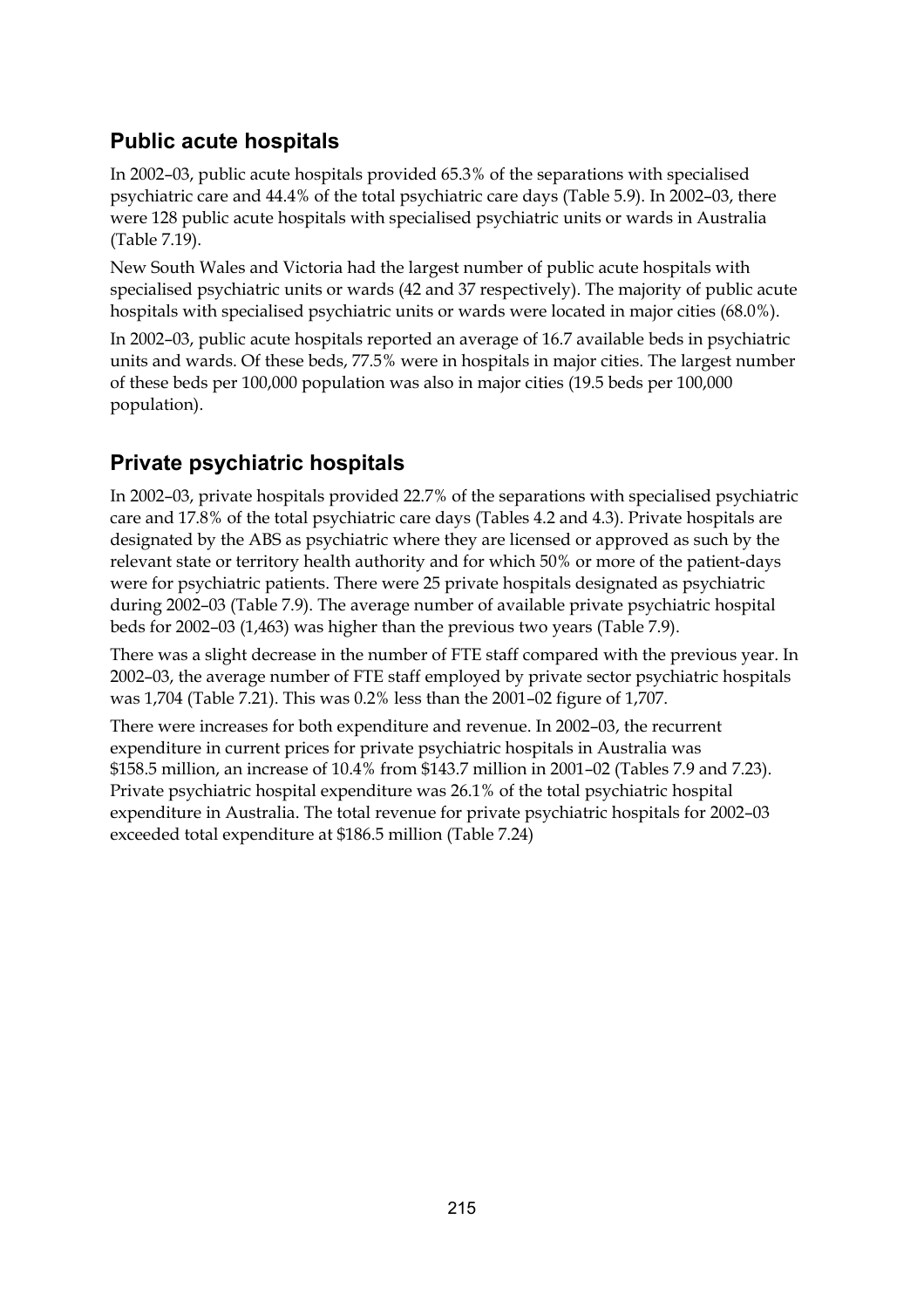|                                                             | <b>NSW</b>     | Vic           | Qld    | <b>WA</b>      | <b>SA</b>     | Tas            | <b>ACT</b>     | <b>NT</b>     | <b>Total</b> |
|-------------------------------------------------------------|----------------|---------------|--------|----------------|---------------|----------------|----------------|---------------|--------------|
| Public acute care hospitals with psychiatric units or wards |                |               |        |                |               |                |                |               |              |
| Major cities                                                | 27             | 28            | 9      | 13             | 8             | $\sim$ $\sim$  | $\overline{2}$ | $\sim$ $\sim$ | 87           |
| Inner regional                                              | 12             | 8             | 6      | $\mathbf{1}$   | 0             | $\overline{c}$ | 0              | $\sim$ $\sim$ | 29           |
| Outer regional                                              | 3              | 1             | 3      | $\overline{2}$ | 0             | 1              | $\sim$ $\sim$  | $\mathbf{1}$  | 11           |
| Remote and very remote                                      | 0              | 0             | 0      | 0              | 0             | 0              | $\sim$ $\sim$  | 1             | $\mathbf 1$  |
| <b>Total all regions</b>                                    | 42             | 37            | 18     | 16             | 8             | 3              | $\mathbf{2}$   | $\mathbf{2}$  | 128          |
| Available beds <sup>(b)</sup>                               |                |               |        |                |               |                |                |               |              |
| Major cities                                                | 634            | 769           | 556    | 367            | 172           | $\sim$         | 45             | $\sim$        | 2,542        |
| Inner regional                                              | 174            | 89            | 230    | 13             | $\sim$ $\sim$ | 54             | $\sim$ $\sim$  | $\sim$ $\sim$ | 560          |
| Outer regional                                              | $\overline{2}$ | 12            | 101    | 12             | $\sim$ $\sim$ | 20             | $\sim$ $\sim$  | 26            | 173          |
| Remote and very remote                                      | $\sim$ $\sim$  | $\sim$ $\sim$ | $\sim$ | $\sim$ $\sim$  | $\sim$ $\sim$ | $\sim$ $\sim$  | $\sim$ $\sim$  | 6             | 6            |
| <b>Total all regions</b>                                    | 810            | 870           | 887    | 391            | 172           | 74             | 45             | 32            | 3,281        |
| Available beds per 100,000 population                       |                |               |        |                |               |                |                |               |              |
| Major cities                                                | 13.38          | 21.55         | 28.52  | 27.01          | 15.76         | $\sim$ $\sim$  | 14.03          | $\sim$        | 19.51        |
| Inner regional                                              | 12.76          | 8.64          | 23.95  | 5.44           | $\sim$ $\sim$ | 17.94          | 0              | $\sim$        | 13.71        |
| Outer regional                                              | 0.41           | 4.74          | 15.42  | 6.44           | $\sim 10$     | 12.45          | $\sim$ $\sim$  | 24.13         | 8.54         |
| Remote and very remote                                      | $\sim$         | $\sim$ $\sim$ | $\sim$ | $\sim$         | $\sim$ $\sim$ | $\sim$         | $\sim$ $\sim$  | 6.60          | 1.19         |
| <b>Total all regions</b>                                    | 12.21          | 17.91         | 23.90  | 20.32          | 11.33         | 15.66          | 14.00          | 16.11         | 16.70        |

**Table 7.19: Public acute hospitals with psychiatric units or wards,(a) by Remoteness Area, states and territories, 2002–03** 

(a) The number of hospitals reported can be affected by administrative and/or reporting arrangements and is not necessarily a measure of the number of physical hospital buildings or campuses.

(b) Does not include 100 beds reported in prison health services.

**. .** Not applicable.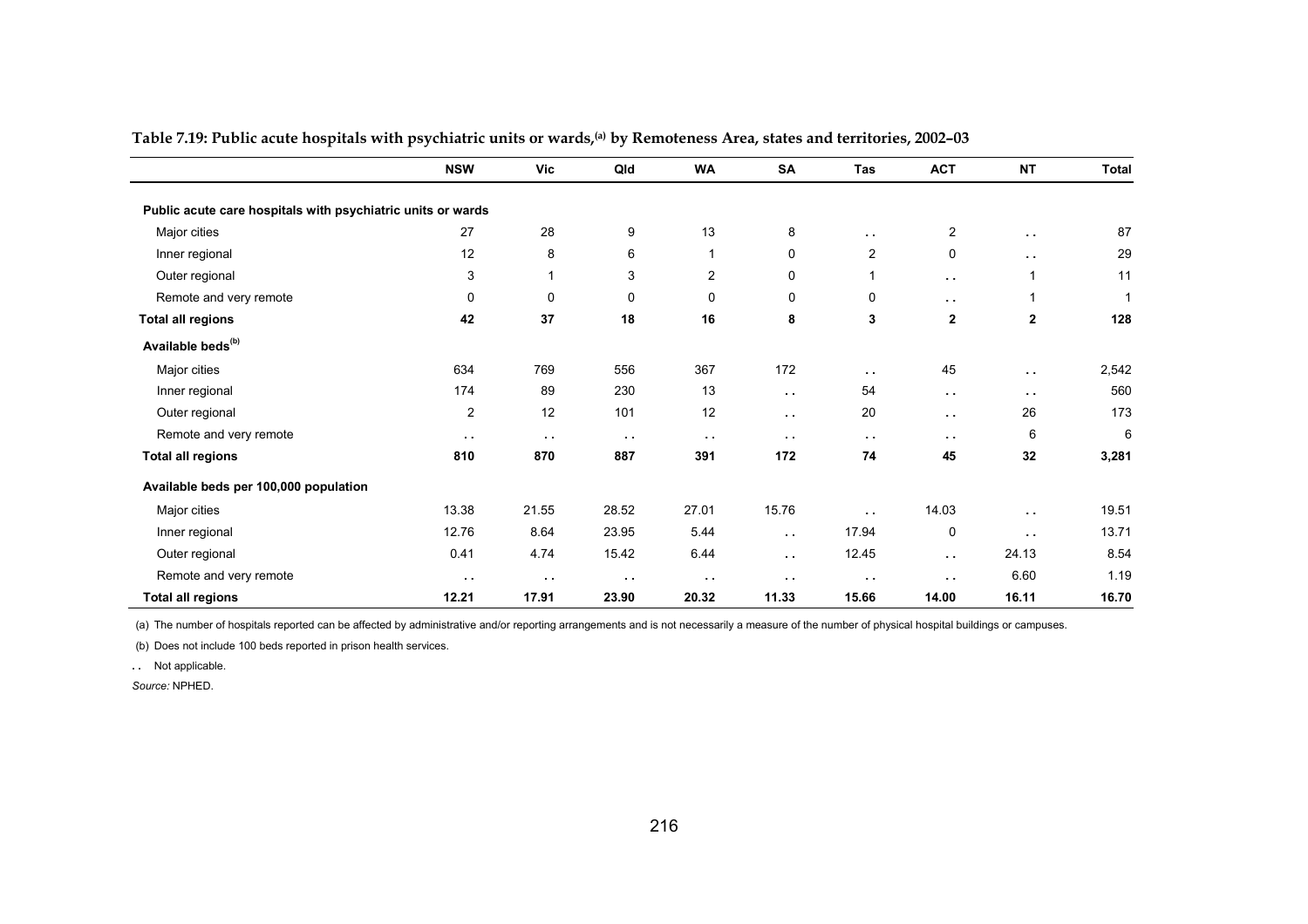#### **Table 7.20: Private psychiatric hospitals, available beds and available beds per 1,000 population, states(a), 2002–03**

|                                                      | <b>NSW</b> | <b>Vic</b> | Qld | SA   | <b>WA</b> | Tas  | Total <sup>(b)</sup> |
|------------------------------------------------------|------------|------------|-----|------|-----------|------|----------------------|
| Private psychiatric hospitals                        |            |            |     | n.a. |           | n.a. | 25                   |
| Available beds <sup>(c)</sup>                        | 531        | 358        | 290 | n.a. | 155       | n.a. | 1,463                |
| Available beds per 100,000 population <sup>(d)</sup> | 8.0        | 7.3        | 7.7 | n.a. | 8.0       | n.a. | 7.4                  |

(a) There are no private psychiatric hospitals in the Australian Capital Territory or the Northern Territory.

(b) Total includes figures not available.

(c) Average available beds.

(d) Rates are crude rates based on the estimated resident population at 31 December 2002.

n.a. Not available.

Source: PHEC.

#### **Table 7.21: Full-time-equivalent staff(a), private psychiatric hospitals, states(b), 2002–03**

| <b>Full-time-equivalent staff</b>               | <b>NSW</b> | <b>Vic</b> | Qld  | SA   | WA   | Tas  | Total <sup>(c)</sup> |
|-------------------------------------------------|------------|------------|------|------|------|------|----------------------|
| Salaried medical officers                       | 9          | n.a.       | n.a. | n.a. | n.a. | n.a. | 17                   |
| Total nurses <sup>(d)</sup>                     | 278        | 346        | 182  | n.a. | 77   | n.a. | 967                  |
| Diagnostic and allied health professionals      | 54         | 28         | 30   | n.a. | n.a. | n.a. | 135                  |
| Administrative and clerical staff               | 107        | 76         | 45   | n.a. | n.a. | n.a. | 274                  |
| Domestic and other staff <sup>(e)</sup>         | 123        | n.a.       | n.a. | n.a. | 29   | n.a. | 310                  |
| Total full-time-equivalent staff <sup>(c)</sup> | 571        | 525        | 315  | n.a. | 148  | n.a. | 1,704                |

(a) Average full-time-equivalent staff.

(b) Includes totals for establishments which were not able to provide data by staffing category.

(c) There are no private psychiatric hospitals in the Australian Capital Territory or the Northern Territory.

(d) Includes Nursing administrators, Nurse educators, Other registered nurses, Enrolled nurses, Student nurses, Trainee nurses, Other nursing staff and Other personal care staff categories.

(e) Includes *Catering and kitchen*, *Domestic*, *Engineering and maintenance* and *Other* categories.

(f) Includes totals for establishments which were not able to provide data by staffing category.

n.a. Not available.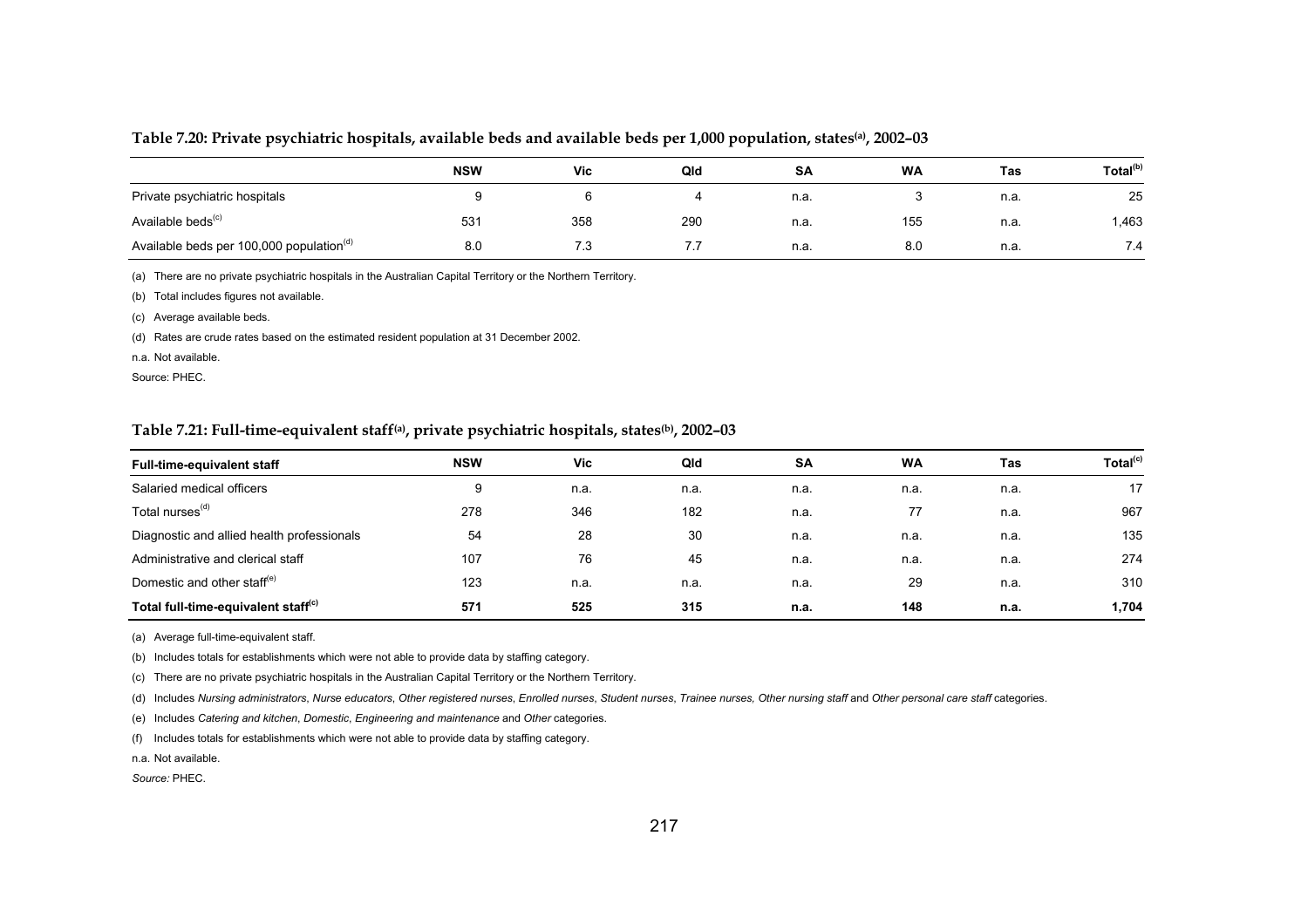| <b>Full-time equivalent staff</b>          | <b>NSW</b> | Vic    | Qld    | <b>SA</b> | <b>WA</b> | Tas  | Total <sup>(b)</sup> |
|--------------------------------------------|------------|--------|--------|-----------|-----------|------|----------------------|
| Salaried medical officers                  | 765        | n.a.   | n.a.   | n.a.      | n.a.      | n.a. | 1,567                |
| Total nurses <sup>(c)</sup>                | 16.718     | 17.223 | 11.223 | n.a.      | 3,999     | n.a. | 54,374               |
| Diagnostic and allied health professionals | 2,876      | 1,522  | 1.801  | n.a.      | n.a.      | n.a. | 7.629                |
| Administrative and clerical staff          | 5.088      | 3,868  | 2.405  | n.a.      | n.a.      | n.a. | 13,559               |
| Domestic and other staff <sup>(d)</sup>    | 4,061      | n.a.   | n.a.   | n.a.      | 980       | n.a. | 10,740               |
| Total salaries and wages <sup>(b)</sup>    | 29.509     | 25.338 | 17.947 | n.a.      | 7,374     | n.a. | 87,868               |

**Table 7.22: Salaries and wages expenditure (\$'000), private psychiatric hospitals, states(a), 2002–03** 

(a) There are no private psychiatric hospitals in the Australian Capital Territory or the Northern Territory.

(b) Includes total for establishments which were not able to provide salaries and wages data by staffing category.

(c) Includes Nursing administrators, Nurse educators, Other registered nurses, Enrolled nurses, Student nurses, Trainee nurses, Other nursing staff and Other personal care staff categories.

(d) Includes *Catering and kitchen*, *Domestic*, *Engineering and maintenance* and *Other* categories.

n.a. Not available.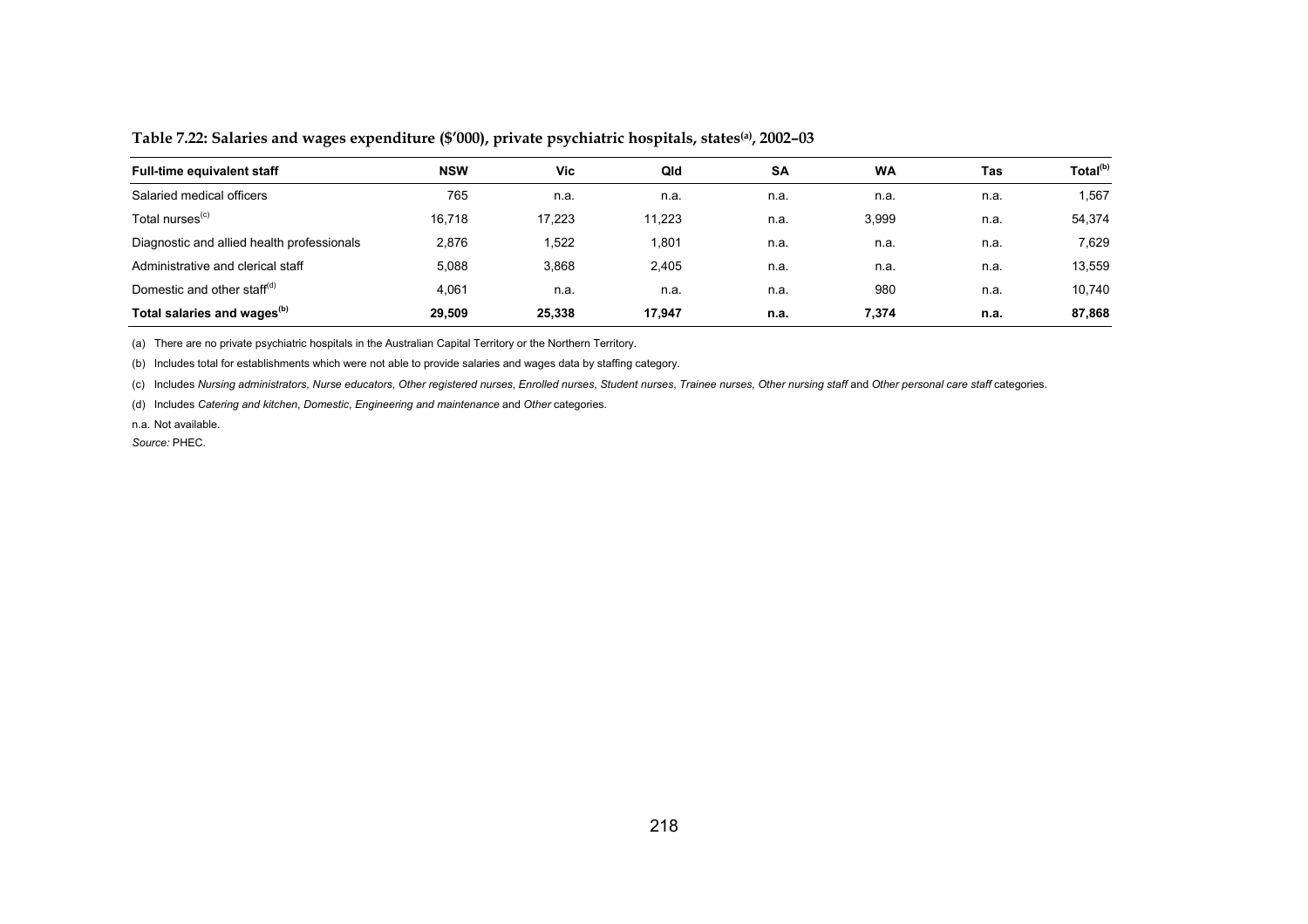| Recurrent expenditure category                                   | <b>NSW</b> | Vic    | Qld    | <b>SA</b> | <b>WA</b> | Tas  | Total   |
|------------------------------------------------------------------|------------|--------|--------|-----------|-----------|------|---------|
| Superannuation                                                   | 2,458      | 2,118  | 1,337  | n.a.      | 653       | n.a. | 7,479   |
| Payroll tax                                                      | 817        | 1,347  | 776    | n.a.      | n.a.      | 0    | 3,646   |
| On-costs excluding superannuation and payroll tax <sup>(b)</sup> | n.a.       | 776    | 303    | n.a.      | 389       | n.a. | 4,485   |
| Drug supplies                                                    | n.a.       | 437    | 290    | n.a.      | 38        | n.a. | 2,037   |
| Medical and surgical supplies                                    | 207        | 137    | n.p.   | n.a.      | n.a.      | n.a. | 703     |
| Surgically implanted prostheses and homograft items              | 0          | 0      | 0      | 0         | 0         | 0    | 0       |
| Food supplies                                                    | 2,616      | 1,369  | 738    | n.a.      | 399       | n.a. | 5,650   |
| Domestic services                                                | 1,047      | 720    | 607    | n.a.      | 193       | n.a. | 2,866   |
| Repairs and maintenance                                          | 803        | 470    | 362    | n.a.      | 185       | n.a. | 1,994   |
| Patient transport                                                | n.a.       | n.a.   | n.a.   | n.a.      | n.a.      | n.a. | 71      |
| Administrative expenses                                          | 12,379     | 7,151  | 2,066  | n.a.      | n.a.      | n.a. | 26,515  |
| Interest payments                                                | n.a.       | n.a.   | n.a.   | 0         | n.a.      | 0    | 362     |
| Depreciation                                                     | 1,581      | n.a.   | 794    | n.a.      | n.a.      | n.a. | 4,464   |
| Contract services (excluding medical practitioners)              | 3,165      | 2,426  | 3,318  | n.a.      | n.a.      | n.a. | 9,899   |
| Other recruitment expenditure                                    | 0          | n.a.   | 150    | n.a.      | n.a.      | n.a. | 490     |
| Total non-salary expenditure                                     | 29,010     | 18,441 | 10,984 | n.a.      | n.a.      | n.a. | 70,661  |
| <b>Total recurrent expenditure</b>                               | 58,519     | 43,779 | 28,931 | n.a.      | 13,863    | n.a. | 158,529 |

**Table 7.23: Non-salary expenditure (\$'000), and total recurrent expenditure (\$'000), private psychiatric hospitals, states(a), 2002–03** 

(a) There are no private psychiatric hospitals in the Australian Capital Territory or the Northern Territory.

(b) Includes total for establishments which were not able to provide data by recurrent expenditure category.

(c) Includes workers compensation premiums, uniforms and personal costs.

n.a. Not available.